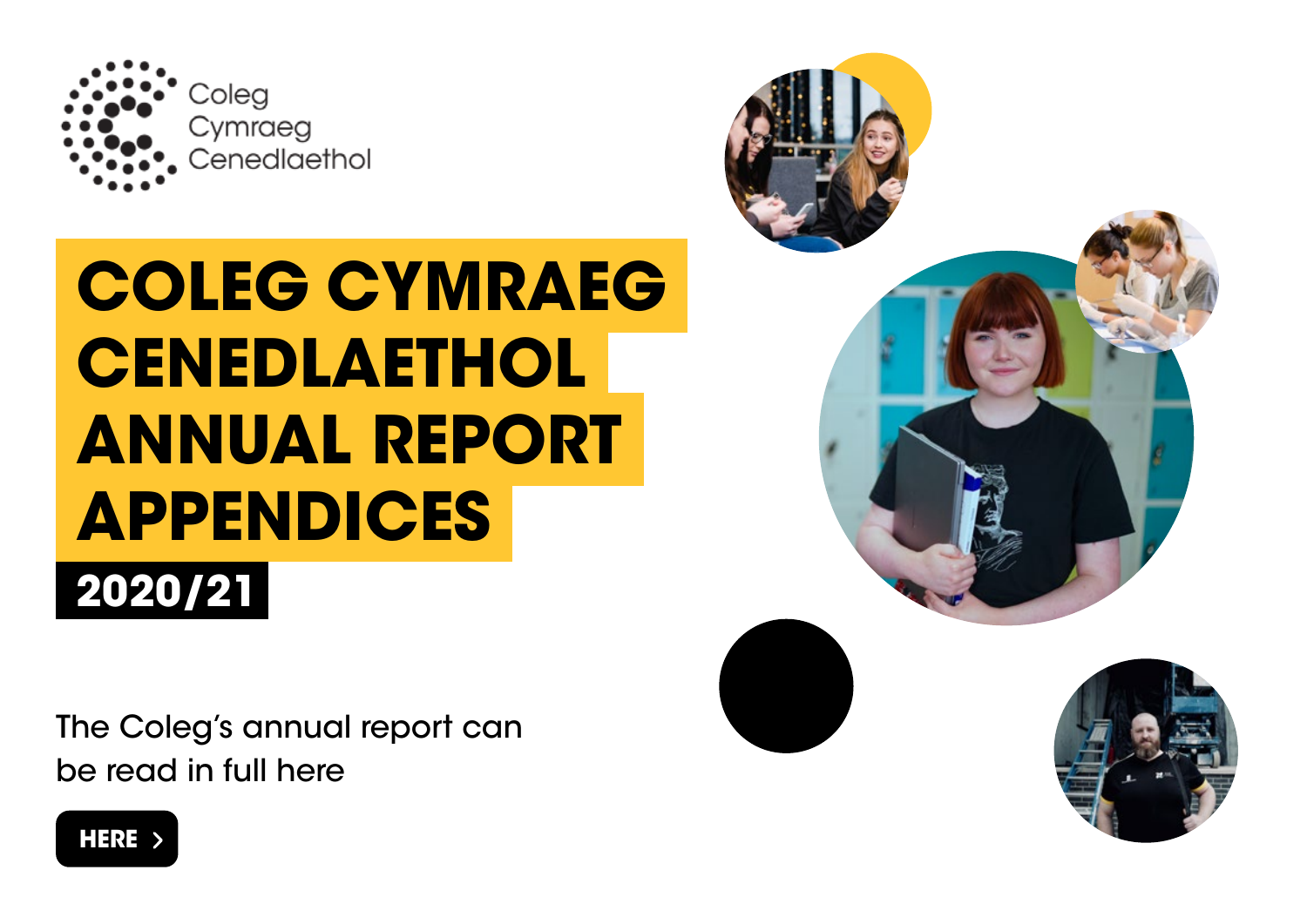

## Appendix 1 **Governance**

### **Members of the Court**

The constitution states that the Coleg Cymraeg Cenedlaethol has a fixed number of institutional and stakeholder members represented at meetings of the Coleg Court, which is the Annual General Meeting.

The institutional members during 2020/21 were:

- **•** Swansea University
- **•** Aberystwyth University
- **•** Bangor University
- **•** Cardiff University
- **•** University of Wales
- **•** University of Wales Trinity Saint David
- **•** University of South Wales
- **•** Cardiff Metropolitan University
- **•** Glyndŵr University
- **•** The Open University in Wales

The stakeholder members during 2020/21 were:

- **•** The Student Membership of the Coleg Cymraeg
- **•** The Staff Membership of the Coleg Cymraeg
- **•** The Welsh Local Government Association
- **•** CYDAG (the association of schools for Welsh-medium education)
- **•** The National Library of Wales
- **•** Mudiad Meithrin
- **•** Health Education and Improvement Wales
- **•** RhAG (parents for Welsh-medium education)
- **•** UCMC/NUS Wales

The Meeting of the Court, which is the Coleg's Annual General Meeting, was held virtually on 16 March 2021.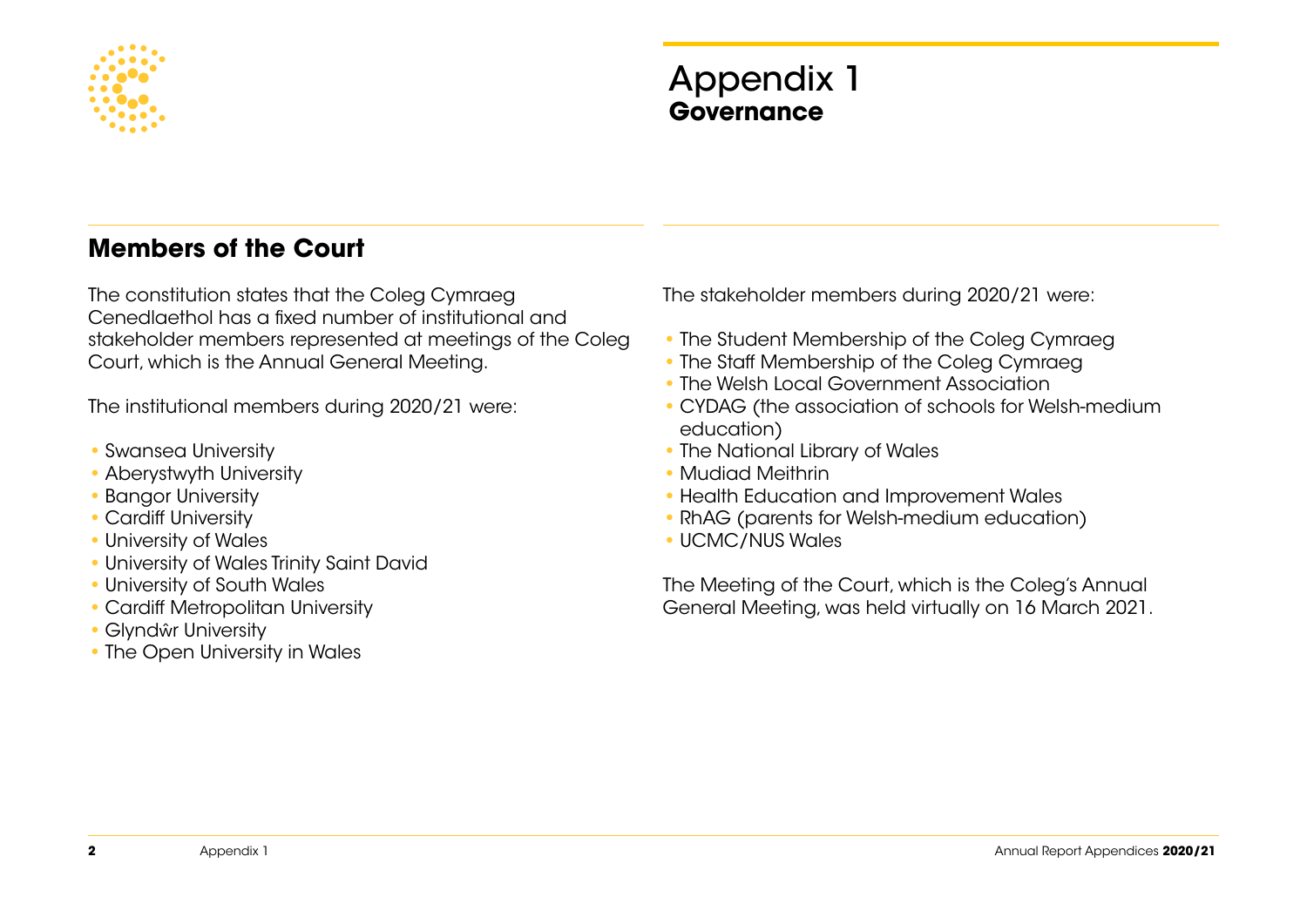

## Appendix 1 **Governance**

### **Table of attendance at the Court**

|                                         | <b>16 March 2021</b>   |
|-----------------------------------------|------------------------|
| <b>Gareth Pierce</b>                    | Present                |
| <b>Swansea University</b>               | Present                |
| Aberystwyth University                  | Present                |
| <b>Bangor University</b>                | Present                |
| <b>Cardiff University</b>               | X                      |
| <b>University of Wales</b>              | Present                |
| University of Wales Trinity Saint David | Present                |
| University of South Wales               | Present                |
| <b>Cardiff Metropolitan University</b>  | Present                |
| Glyndŵr University                      | X                      |
| The Open University in Wales            | X Proxy form submitted |

|                                                                  | <b>16 March 2021</b>   |
|------------------------------------------------------------------|------------------------|
| The Student Membership of the Coleg<br>Cymraeg                   | X                      |
| The Staff Membership of the Coleg Cymraeg                        | X                      |
| The Welsh Local Government Association                           | Present                |
| CYDAG (the association of schools for<br>Welsh-medium education) | Present                |
| <b>Health Education and Improvement Wales</b>                    | Present                |
| <b>The National Library of Wales</b>                             | Present                |
| <b>Mudiad Meithrin</b>                                           | Present                |
| RhAG (parents for Welsh-medium<br>education)                     | X Proxy form submitted |
| <b>UCMC/NUS Wales</b>                                            | X                      |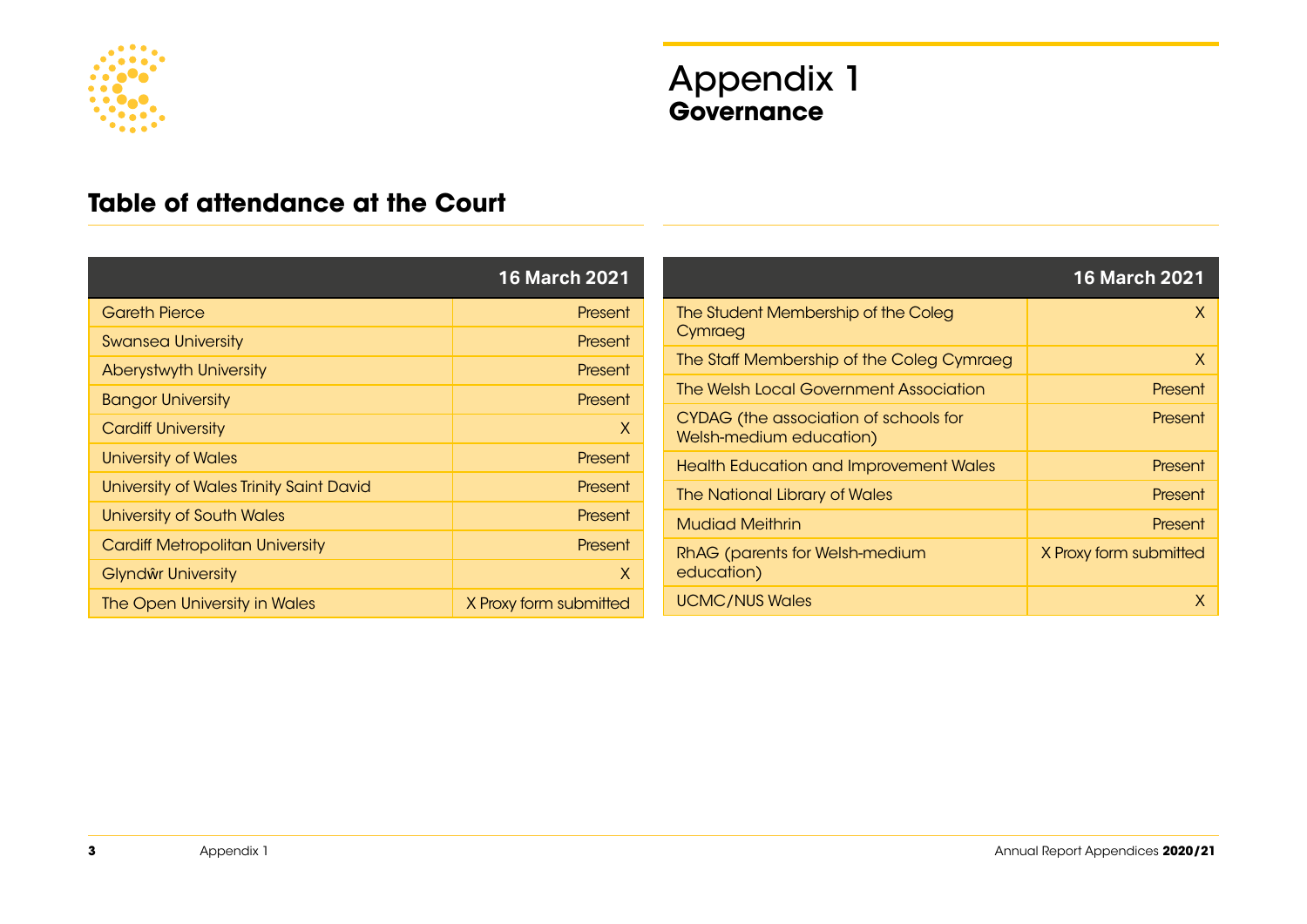

## Board of Directors

The Coleg Board of Directors is responsible for setting the strategic direction for the Coleg's work and includes a chair and 12 members. The Board's members during the period to 31 July 2021 (the end of the year reviewed in this report) were as follows:

#### **Independent Chair**

- **•** Gareth Pierce (from 1 April 2020 until his death on 3 July 2021)
- **•** Llinos Roberts (Acting Chair from 4 July 2021)

#### **Members**

- **•** Professor Hywel Thomas (to 22 March 2021)
- **•** Dr Hefin Jones (to 24 March 2021)
- **•** Dr Rhodri Llwyd Morgan
- **•** Professor Jerry Hunter
- **•** Gwilym Dyfri Jones
- **•** William Callaway
- **•** Pedr ap Llwyd
- **•** Llinos Roberts
- **•** Nia Elias
- **•** Angharad Mai Roberts
- **•** Meri Huws
- **•** Dr Anwen Jones (from 17 March 2021)
- **•** Ann Beynon (from 1 April 2021)
- **•** Professor Enlli Thomas (from 1 April 2021)

The Board of Directors met five times during the 2020/21 academic year:

- **•** 25 November 2020 (virtual)
- **•** 17 March 2021 (virtual)
- **•** 25 May 2021 (virtual) special meeting
- **•** 30 June 2021 (virtual)
- **•** 27 July 2021 (virtual) special meeting

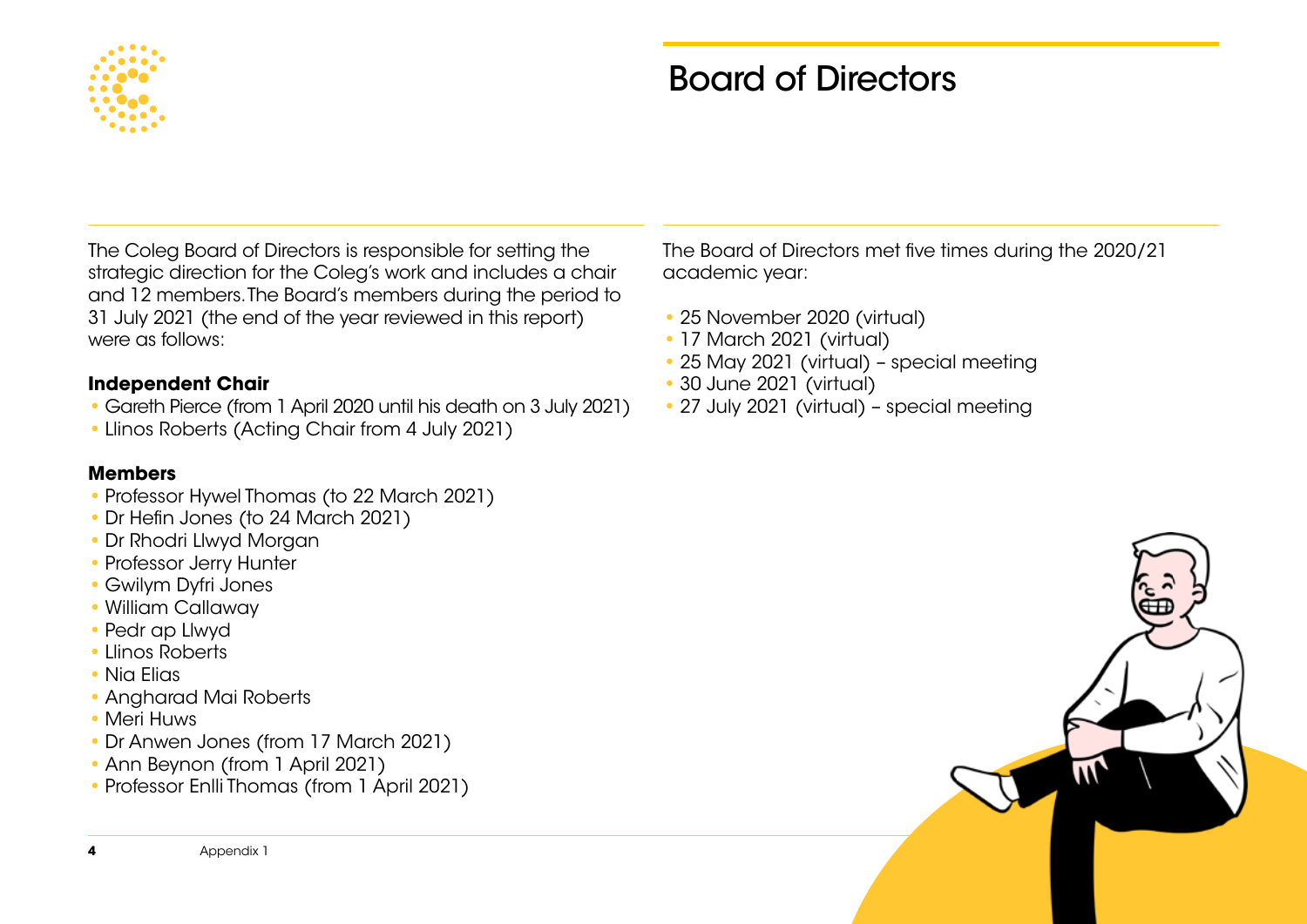

## Table of member attendance at Board meetings

|                                                                         | <b>25 November</b><br>2020 | 17 March<br>2021 | <b>25 May 2021</b> | 30 June<br>2021 | <b>27 July 2021</b> |
|-------------------------------------------------------------------------|----------------------------|------------------|--------------------|-----------------|---------------------|
| <b>Gareth Pierce</b><br><b>Chair (from 1 April 2020 to 3 July 2021)</b> | Present                    | Present          | Present            | Present         |                     |
| <b>Professor Hywel Thomas</b><br>(member until 22 March 2021)           | Present                    | $\sf X$          |                    |                 |                     |
| <b>Dr Hefin Jones</b><br>(member until 24 March 2021)                   | Present                    | $\sf X$          |                    |                 |                     |
| <b>Dr Rhodri Llwyd Morgan</b>                                           | Present                    | Present          | Present            | X               | $\mathsf{X}$        |
| <b>Professor Jerry Hunter</b>                                           | X                          | Present          | X                  | Present         | Present             |
| <b>Gwilym Dyfri Jones</b>                                               | Present                    | Present          | Present            | Present         | Present             |
| <b>William Callaway</b>                                                 | Present                    | Present          | Present            | Present         | Present             |
| <b>Pedr ap Llwyd</b>                                                    | Present                    | Present          | X                  | Present         | Present             |
| <b>Llinos Roberts</b><br><b>Acting Chair (from 4 July 2021)</b>         | Present                    | Present          | Present            | Present         | <b>Present</b>      |
| <b>Nia Elias</b>                                                        | Present                    | Present          | Present            | Present         | Present             |
| <b>Angharad Mai Roberts</b>                                             | $\sf X$                    | Present          | Present            | Present         | $\mathsf{X}$        |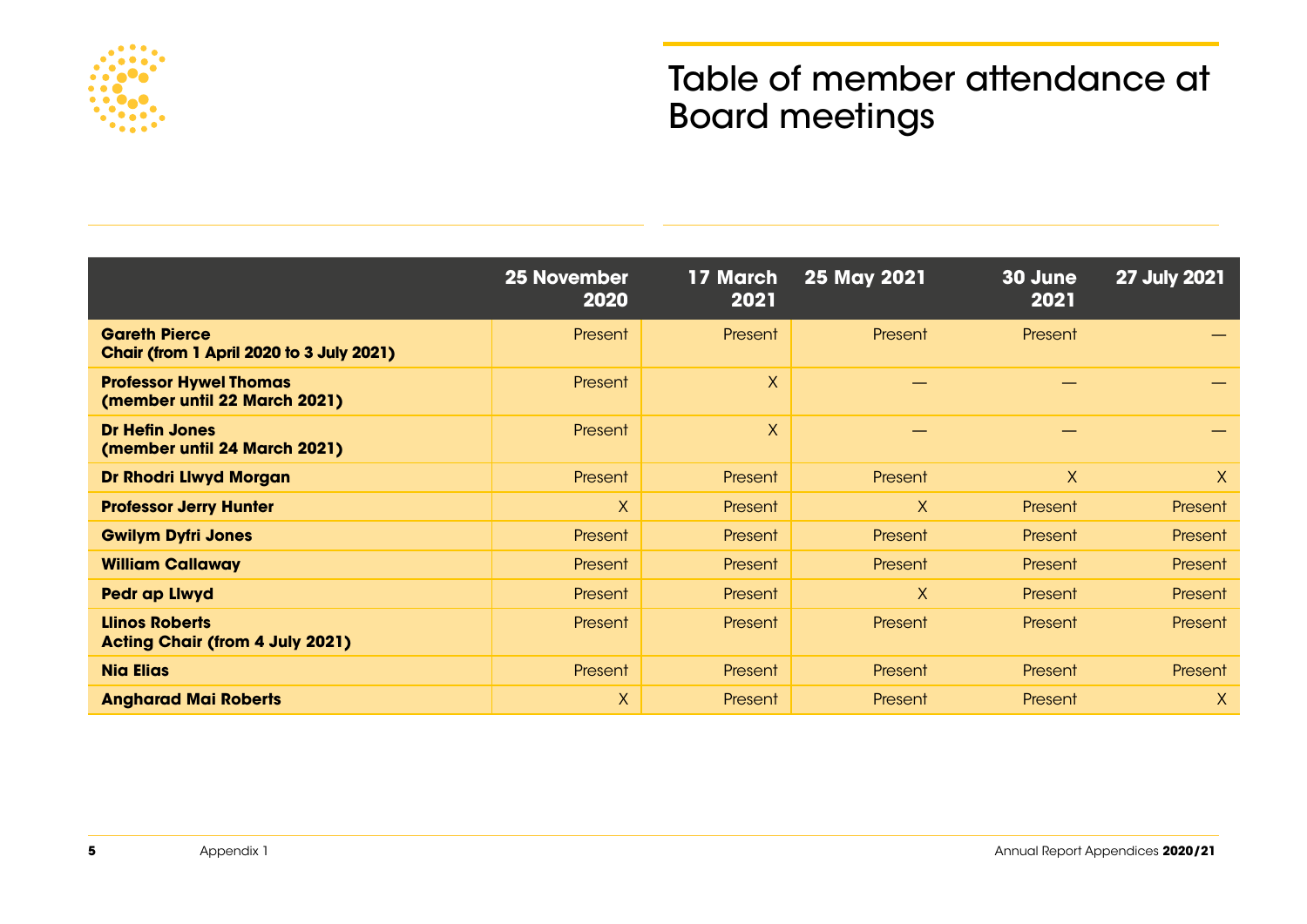

## Table of member attendance at Board meetings

|                                                             | <b>25 November</b><br>2020 | 17 March<br>2021 | <b>25 May 2021</b> | 30 June<br>2021 | <b>27 July 2021</b> |
|-------------------------------------------------------------|----------------------------|------------------|--------------------|-----------------|---------------------|
| <b>Meri Huws</b>                                            | Present                    | Present          | Present            | Present         | Present             |
| <b>Dr Anwen Jones</b><br>(member from 17 March 2021)        |                            | Present          | Present            | Present         | X                   |
| <b>Ann Beynon</b><br>(member from 1 April 2021)             |                            | (observer)       | Present            | Present         | Present             |
| <b>Professor Enlli Thomas</b><br>(member from 1 April 2021) |                            | (observer)       | Present            | Present         | X                   |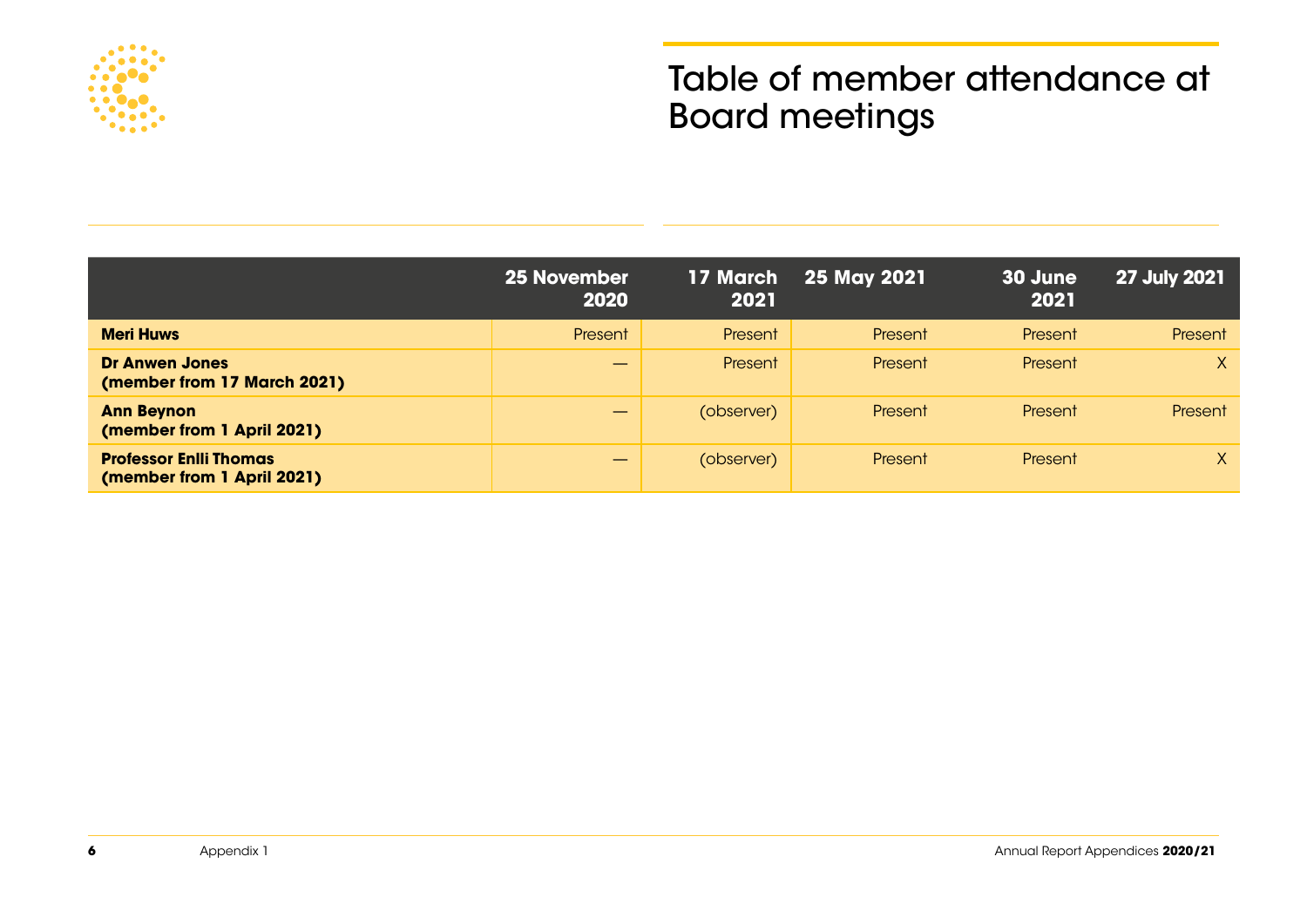

### **Audit and Risk Committee**

#### **Chair**

**•** William Callaway

#### **Appointed from among the members of the Board of Directors**

- **•** Dr Rhodri Llwyd Morgan
- **•** Nia Elias

#### **Co-opted members**

- **•** Gareth Eyres
- **•** Peter Curran
- **•** Siân Lloyd Jones

### **Finance and General Purposes Committee**

#### **Chair**

**•** Pedr ap Llwyd

#### **Appointed from among the members of the Board of Directors**

- **•** Professor Jerry Hunter
- **•** Llinos Roberts

#### **Co-opted members**

- **•** Bethan Emanuel
- **•** Rhys Harris
- **•** Abigail Sara Williams

### **Appointments and Governance Standards Committee**

#### **Chair**

**•** Rhian Huws Williams

#### **Members**

- **•** Denise Williams
- **•** Wyn Mears
- **•** Gareth Pierce (from 1 April 2020 to 3 July 2021)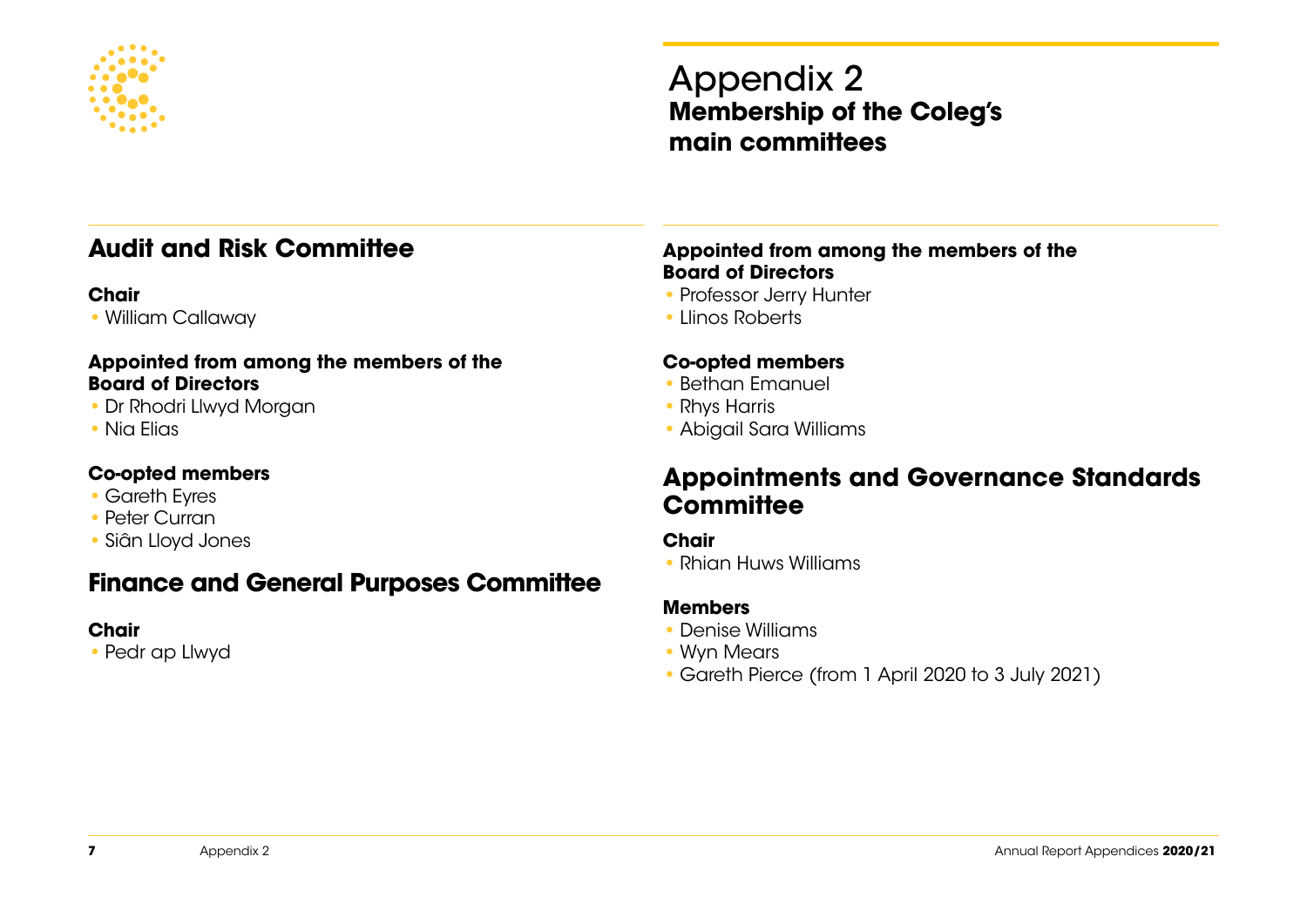

### **Academic Board**

#### **Chair and Dean**

- **•** Dr Hefin Jones (to 24 March 2021)
- **•** Gwilym Dyfri Jones (from 12 May 2021)

#### **Vice-chair**

**•** Delyth Murphy (to 14 October 2020)

#### **Appointed by the higher education institutions**

- **•** Dr Gwenno Ffrancon (Swansea University)
- **•** Penri James (Aberystwyth University)
- **•** Dr Paula Roberts (Bangor University)
- **•** Dr Huw Williams (Cardiff University)
- **•** Elen Mai Nefydd (Glyndŵr University)
- **•** Dr James Gravelle (University of South Wales)
- **•** Daniel Tiplady (Cardiff Metropolitan University)
- **•** Professor Catrin Haf Williams (University of Wales Trinity Saint David)
- **•** Judith Davies (The Open University in Wales)

#### **Appointed by the Coleg**

- **•** Professor Gwynedd Parry
- **•** Professor Elin Haf Gruffydd Jones
- **•** Professor Eleri Pryse
- **•** Professor Mererid Hopwood
- **•** Dr Dylan Foster Evans
- **•** Llŷr Roberts
- **•** Dr Prysor Williams
- **•** Ms Awen Iorwerth
- **•** Dr Euryn Roberts

#### *Ex officio* **members**

- **•** Gareth Pierce, Board of Directors (to 3 July 2021)
- **•** Professor Jerry Hunter, Research and Publication Committee
- **•** Meri Huws, Post-16 Strategic Board

#### **Nominated by ColegauCymru to represent the further education sector:**

- **•** Carys Swain (Bridgend College)
- **•** Bryn Hughes Parry (Grŵp Llandrillo Menai)

#### **Student representatives:**

- **•** Moc Lewis, Aberystwyth University
- **•** Iwan Evans, Bangor University
- **•** Owain Beynon, Cardiff University
- **•** Ela Catrin Jones, Cardiff Metropolitan University
- **•** Llŷr Griffiths, University of Wales Trinity Saint David
- **•** Katie Phillips, Swansea University
- **•** Lois Jones, University of South Wales
- **•** Emyr Owen, Glyndŵr University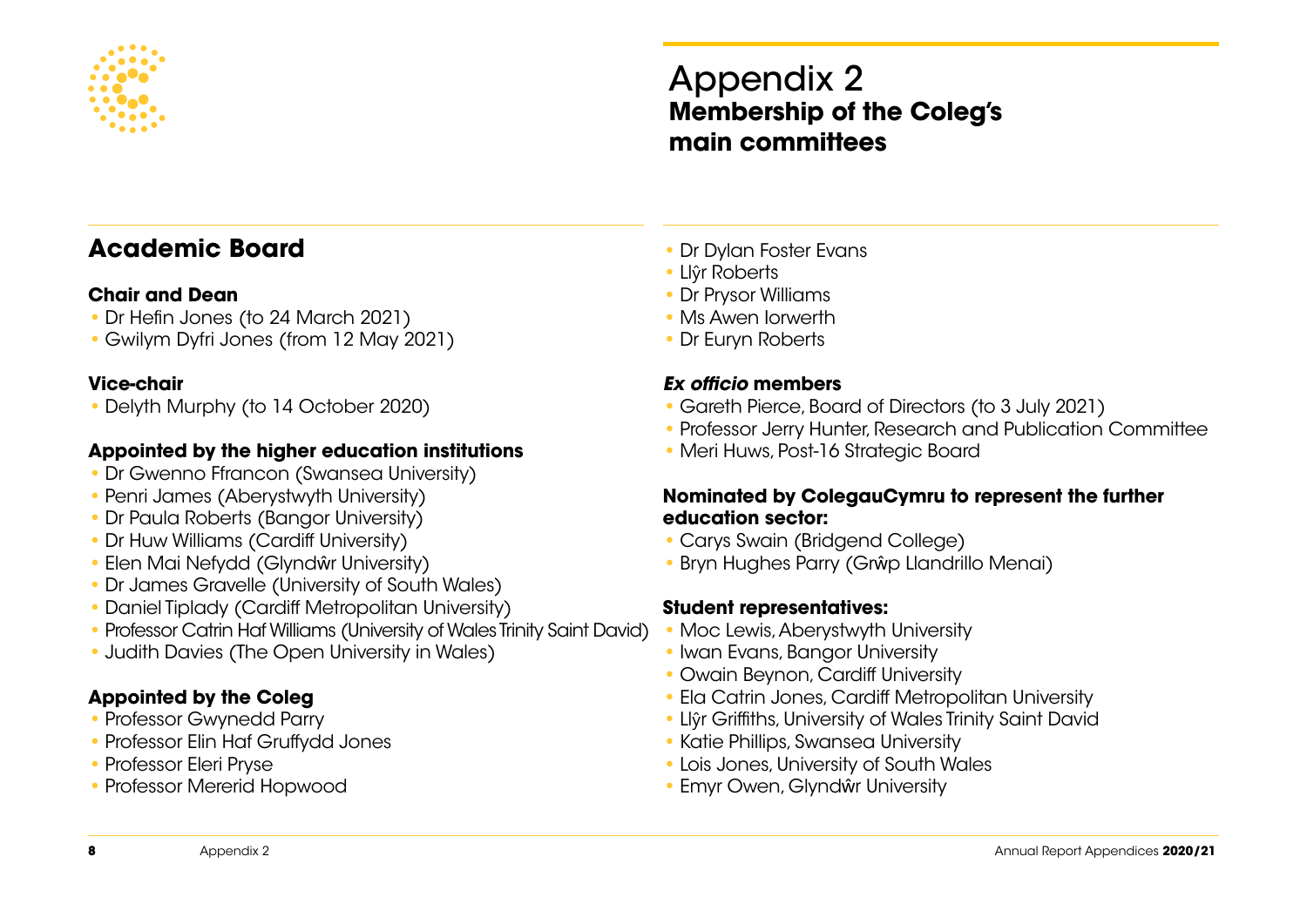

### **Research and Publication Committee**

#### **Chair**

**•** Professor Jerry Hunter

#### **Members**

- **•** Professor Jane Aaron
- **•** Dr Angharad Puw Davies
- **•** Dr Eifion Jewell
- **•** Dr Manon Wyn Jones
- **•** Dr Rhys Dafydd Jones
- **•** Professor Lisa Lewis
- **•** Dr Marion Löffler
- **•** Professor Ann Parry Owen
- **•** Professor Alan K. Shore
- **•** Professor Catrin Haf Williams
- **•** Dr Huw Williams
- **•** Dr Hefin Jones, ex officio Academic Board
- **•** Dr Paula Roberts, ex officio *Gwerddon* Editorial Board

### **Post-16 Strategic Board**

#### **Chair**

**•** Meri Huws

Appointed by the further education institutions (including apprenticeship provision)

- **•** Carys Swain (Bridgend College)
- **•** Emil Evans (Cardiff and Vale College)
- **•** Llinos Roberts (Coleg Cambria)
- **•** Jonathan Morgan (Coleg y Cymoedd)
- **•** Nikki Neale (Gower College Swansea)
- **•** Pam Hales (Coleg Gwent)
- **•** Angharad Mai Roberts (Grŵp Llandrillo Menai)
- **•** Lynwen Harrington (Merthyr College)
- **•** Geraint Jones (Neath Port Talbot Group)
- **•** Arwyn Williams (Pembrokeshire College)
- **•** Matt Morden (Coleg Sir Gâr and Ceredigion)
- **•** Michelle Kerswell (Adult Learning Wales)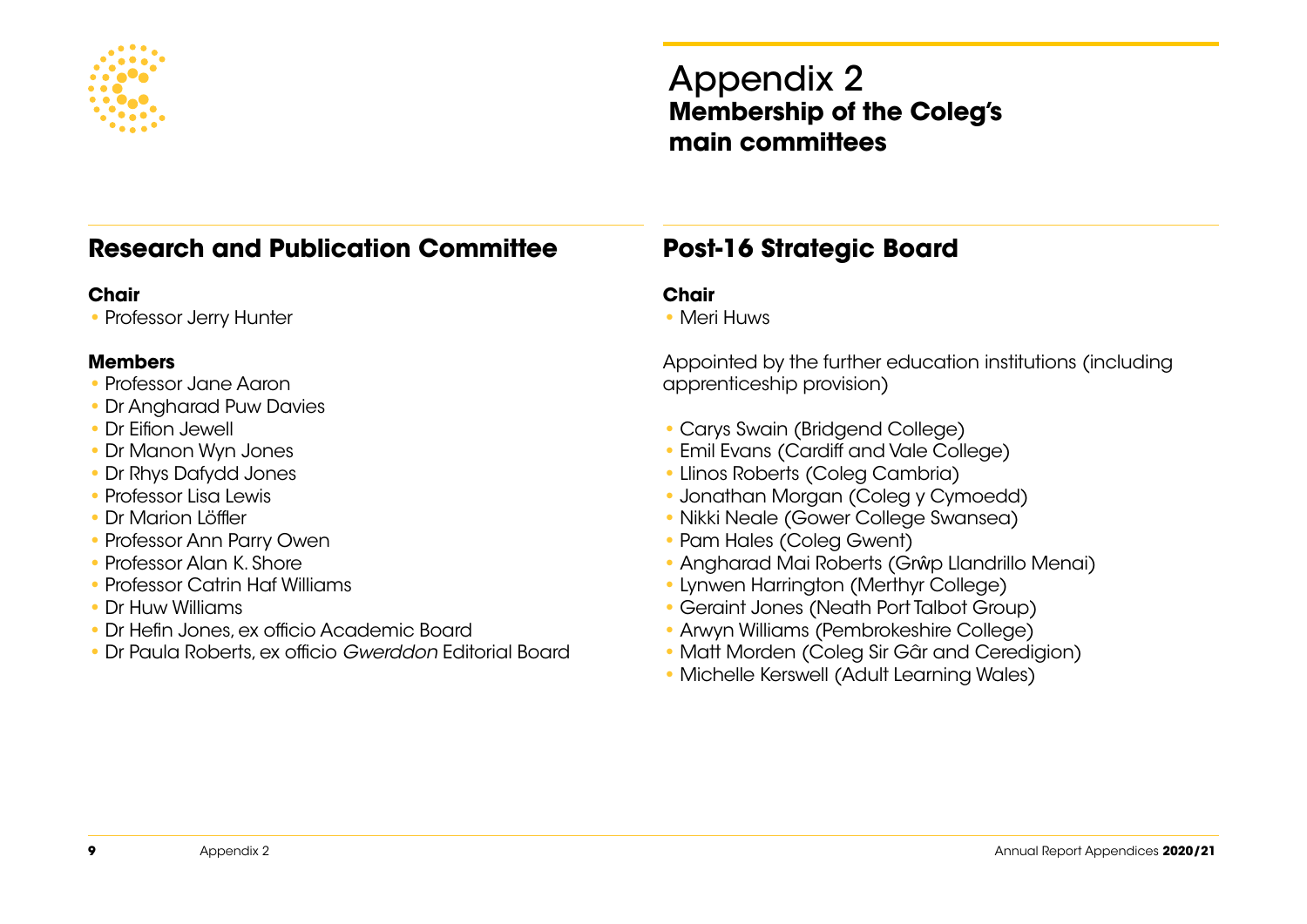

#### **Appointed by the main apprenticeship providers**

- Non Wilshaw (ACT Training)
- **•** Diane Block (Babcock Training Ltd)
- **•** Emma Leighton (The CADcentre UK Ltd)
- **•** Faith O'Brien (Cambrian Training Company)
- **•** Gareth Williams (CITB)
- **•** Ynyr Higham (Educ8)
- **•** Ceri Murphy (ITEC Training Solutions)
- **•** Victoria Goodchap (People Plus)
- **•** Ceri Moffat (Torfaen Training TLD)

#### **Appointed by the Coleg**

- **•** Jane Lewis (South West and Mid Wales Regional Learning and Skills Partnership)
- **•** Siân Lloyd Roberts (North Wales Regional Skills Partnership)
- **•** Richard Tobutt (Cardiff Capital Region Skills Partnership)
- **•** Iestyn Davies (ColegauCymru)
- **•** Jeff Protheroe (NTfW)

#### **Learner voice representative**

**•** Jeremy Harvey (UCMC/NUS Wales)

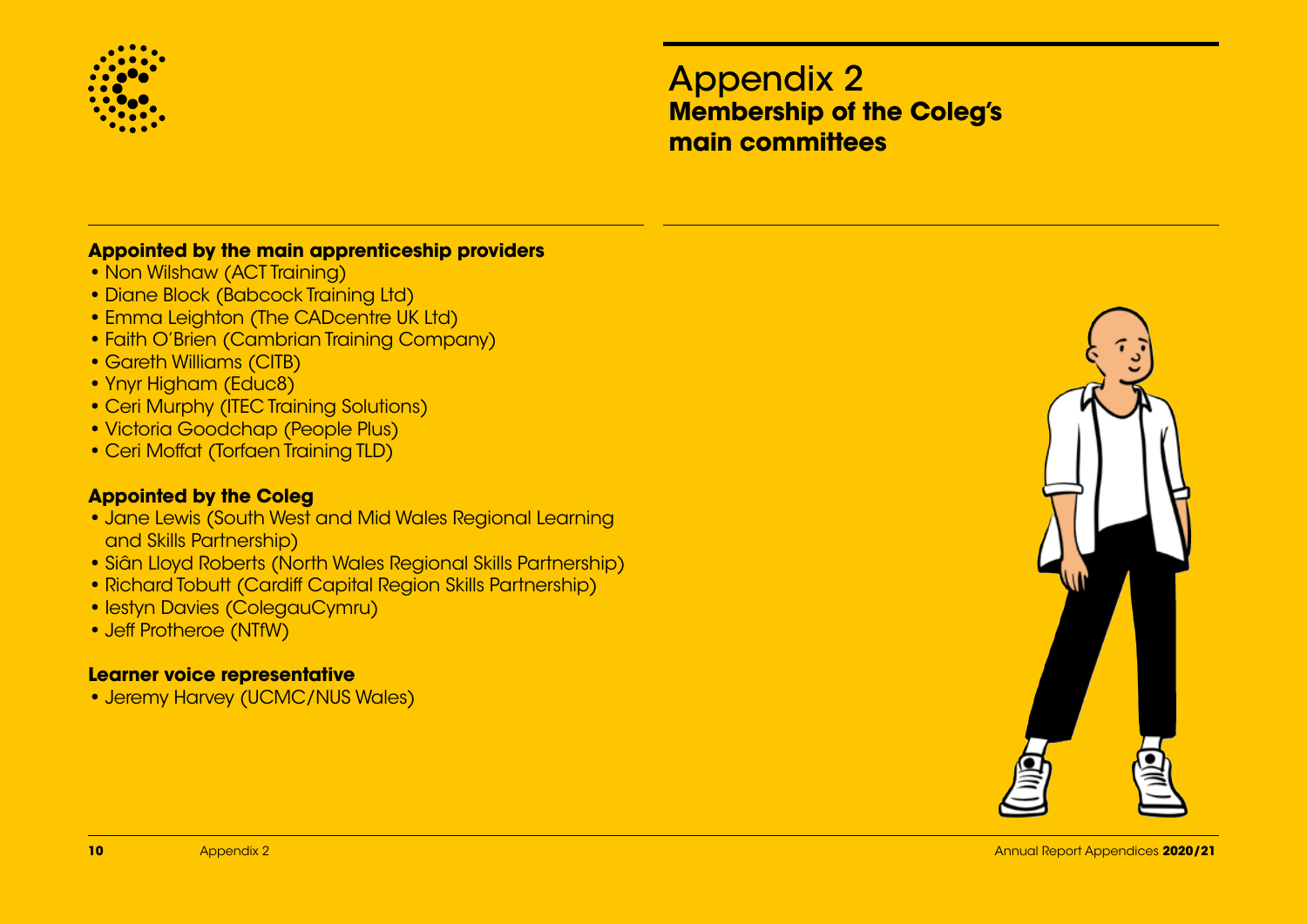

## Appendix 3 **The Coleg's officers, staff and main providers of professional services**

The Coleg's officers, staff and main providers of professional services on 31 July 2021 were:

#### **Chair of the Board of Directors**

- **•** Gareth Pierce (to 3 July 2021)
- **•** Llinos Roberts (Acting Chair from 4 July 2021)

#### **Dean**

**•** Dr Hefin Jones (to 24 March 2021)

#### **Chief Executive**

**•** Dr Ioan Matthews

#### **Registrar and Senior Academic Manager**

**•** Dr Dafydd Trystan

#### **Secretary and Senior Academic Manager**

**•** Dr Dylan Phillips

#### **Chief Engagement and Communications Officer**

**•** Gwenllian Griffiths

#### **Marketing Manager**

**•** Elin Williams

#### **Operations Manager**

**•** Suzanne Lewis

#### **Systems Manager**

**•** Rhys Williams

#### **Academic Managers**

- **•** Rhian Jones
- **•** Dr Lowri Morgans
- **•** Gwenllian Owen
- **•** Mari Fflur Williams
- **•** Delyth Ifan (maternity cover)

#### **Work Welsh Project Manager**

**•** Dr Owen Thomas

#### **Senior Finance Officer**

**•**Emyr James

#### **Editor**

**•** Dr Angharad Watkins

#### **Governance Officer**

**•** Nia Brown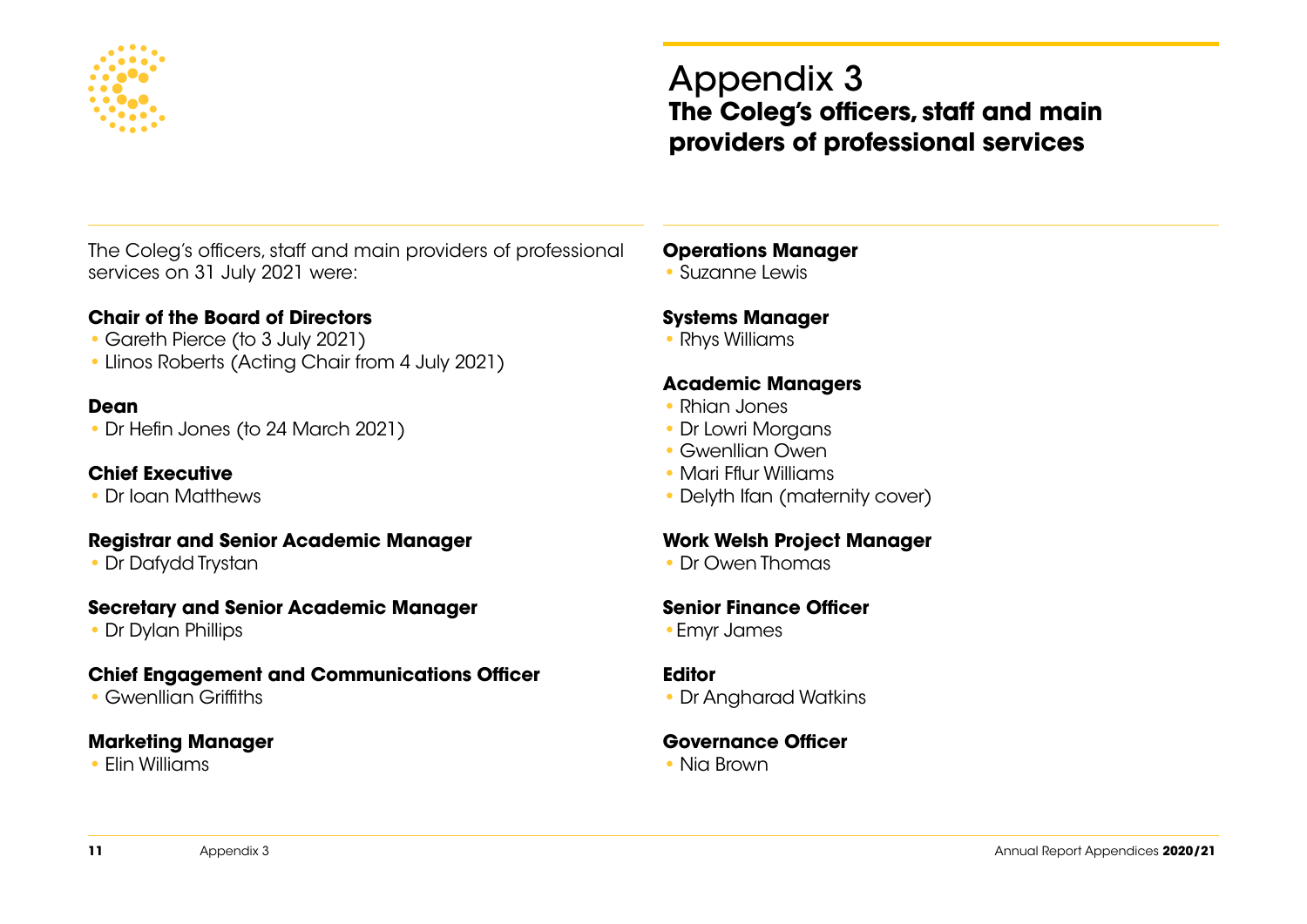

## Appendix 3 **The Coleg's officers, staff and main providers of professional services**

#### **Language Tutor**

**•** Cris Dafis

#### **Development Officers**

- **•** Lowri Bulman
- **•** Alaw Dafydd
- **•** Gwenan Davies
- **•** Joanna Evans
- **•** Adam Jones
- **•** Lois McGrath
- **•** Enfys Owen
- **•** Elliw Baines Roberts
- **•** Catrin Williams

#### **Administrative Officer**

**•** Eleri Davies

#### **National Project Officers**

- **•** Menai Evans
- **•** Ffion Hughes
- **•** Siôn Jobbins
- **•** Mared Jones
- **•** Dr Ffion Eluned Owen

#### **Branch Officers**

Swansea University branch – Lois Griffiths Aberystwyth University branch – Dr Tamsin Davies and Sharon Owen Bangor University Branch – Lois Roberts and Lleucu Myrddin (maternity cover) Cardiff University branch – Elliw Iwan University of South Wales branch – Catrin Evans Cardiff Metropolitan University branch – Daniel Tiplady University of Wales Trinity Saint David branch – Bethan Wyn Davies Glyndŵr University branch – Lisa Allsup (to 31 May 2021) Grŵp Llandrillo Menai branch – Sara Davies and Nia Lewis Coleg Cambria branch – Haf Everiss

#### **Solicitors**

**•** Darwin Gray

#### **External Auditors**

**•** Price Waterhouse Coopers

#### **Internal Auditors**

**•** TIAA

#### **Bankers**

**•** Barclays Bank Ltd, Carmarthen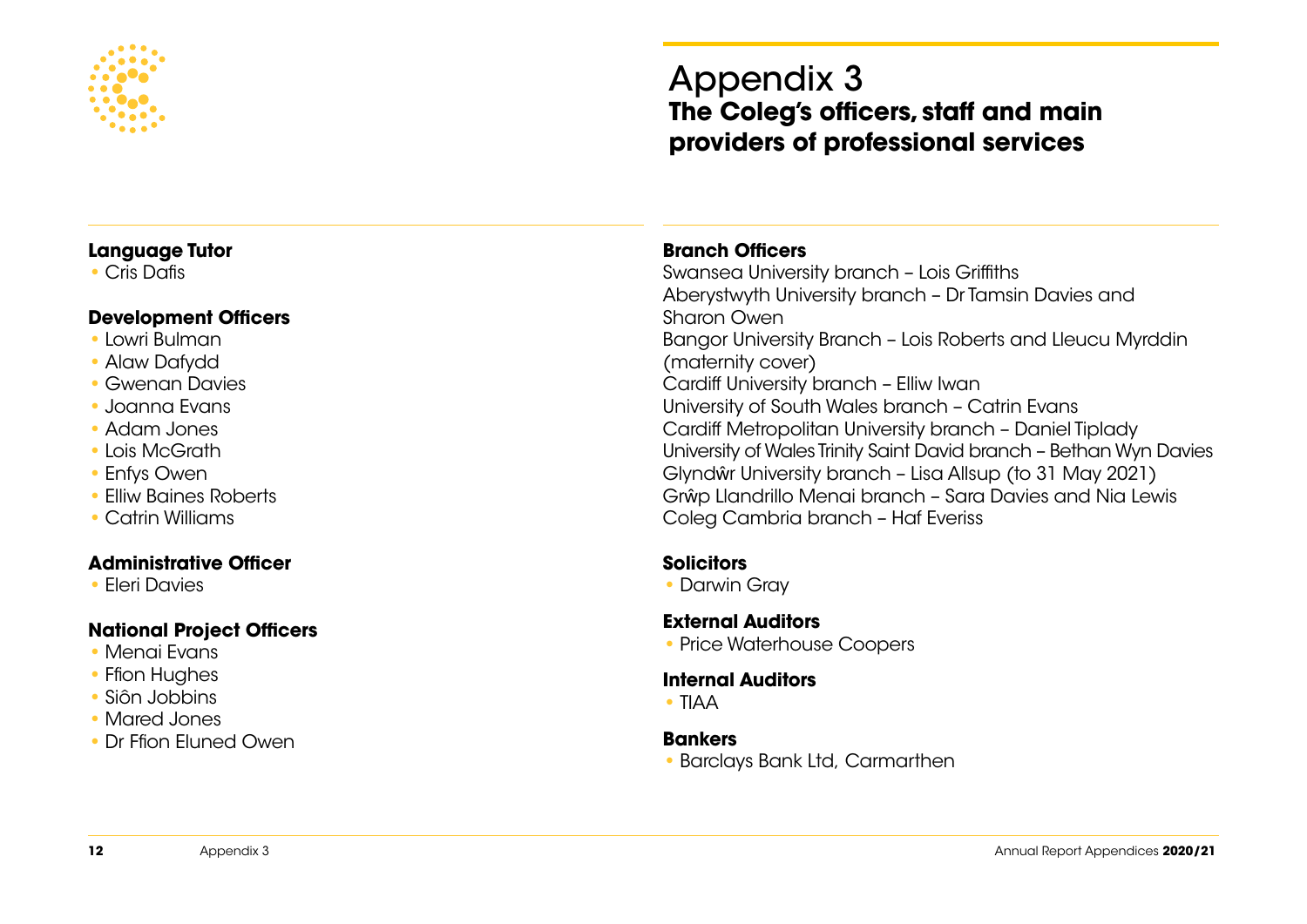

## Appendix 4 **Coleg Fellows**

#### **Honorary Fellows and date of inauguration:**

- **•** Professor Hazel Walford Davies (2012)
- **•** Professor M. Wynn Thomas (2012)
- **•** Professor Ioan Williams (2013)
- **•** Professor Robin Williams (2013)
- **•** Dr Alison Allan (2014)
- **•** Cennard Davies (2014)
- **•** Professor Elan Closs Stephens (2014)
- **•** Dr Cen Williams (2014)
- **•** Heini Gruffudd (2015)
- **•** Catrin Stevens (2015)
- **•** Geraint Talfan Davies (2016)
- **•** Ned Thomas (2016)
- **•** Rhian Huws Williams (2016)
- **•** Professor Brynley F. Roberts (2017)
- **•** Professor R. Merfyn Jones (2017)
- **•** Dr Siân Wyn Siencyn (2017)
- **•** Gwerfyl Roberts (2018)
- **•** Professor Gareth Ff. Roberts (2018)
- **•** Catrin Dafydd (2019)
- **•** Andrew Green (2019)
- **•** Professor Deri Tomos (2019)
- **•** Dr Iolo ap Gwynn (2021)
- **•** Denise Williams (2021)
- **•** Ieuan Wyn (2021)

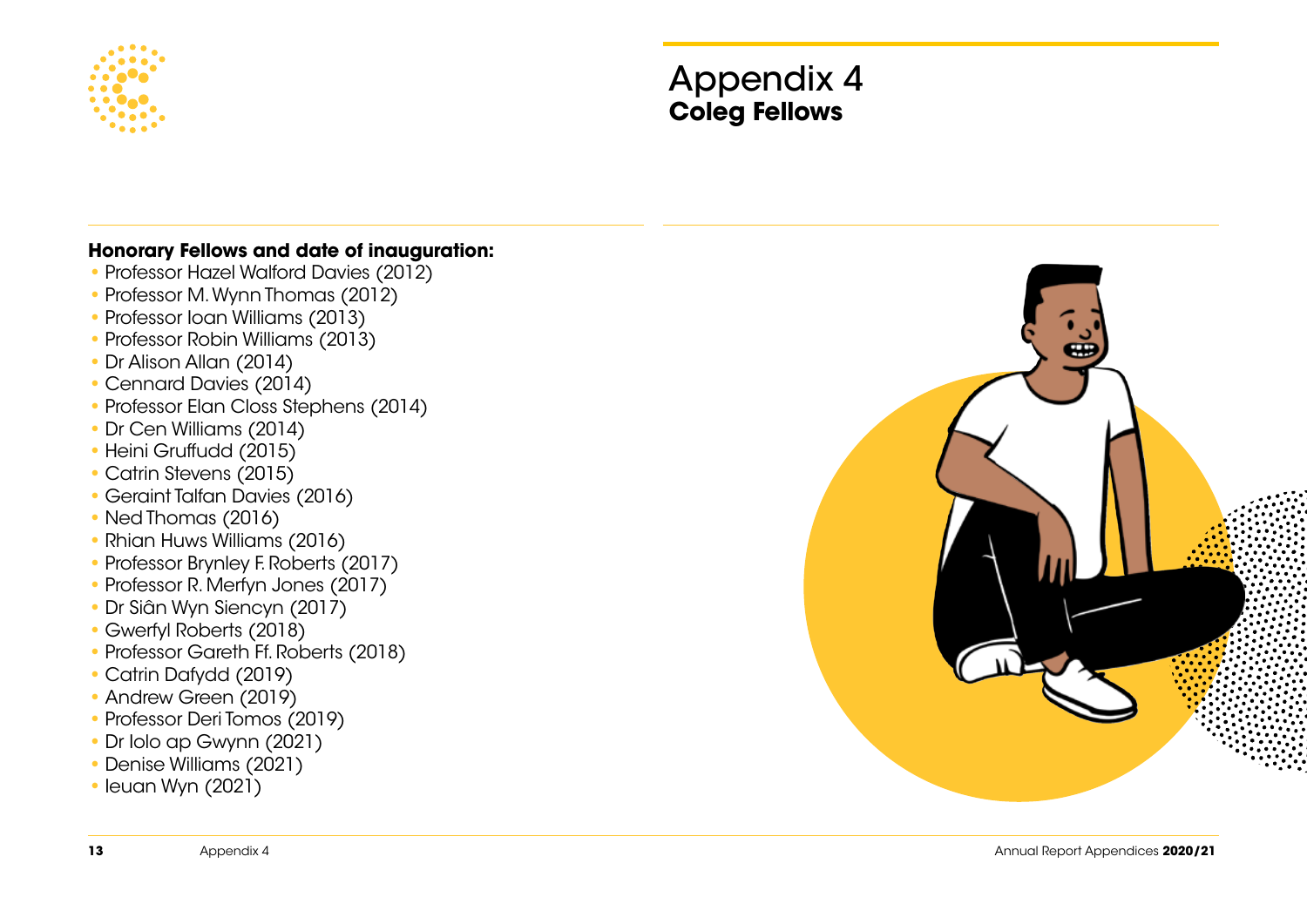

#### **Welsh and Celtic Studies:**

- **•** Welsh Ianto Gruffydd (Cardiff University)
- **•** Welsh Daniel Stevens (Swansea University)

#### **Art and Design:**

**•** Art and Design – Catrin Bradley (University of Wales Trinity Saint David)

#### **Music:**

**•** Music – Gwenan Gibbard (Bangor University)

#### **Languages:**

- **•** Linguistics Meinir Williams (Bangor University)
- **•** Modern Languages and Translation Studies Rebecca Lavis (Swansea University)
- **•** Linguistics Andy Owen (Bangor University)

#### **Education and Childhood Studies:**

- **•** Education Studies Morgan Dafydd (Bangor University)
- **•** Education Studies Dione Rose (Cardiff Metropolitan University)

## Appendix 5

### **Doctoral students funded by the Coleg via the Research Scholarships Scheme in 2020/21**

#### **Law:**

**•** Law – Lois Nash (Bangor University)

#### **Philosophy:**

**•** Political Philosophy – Owain Rhys Lewis (Cardiff University)

#### **Sport Science:**

- **•** Sport Psychology Seren Evans (Bangor University)
- **•** Sport Sciences Meilyr Jones (Cardiff Metropolitan University)

#### **Business Studies:**

- **•** Business Studies / Sociology Elen Bonner (Bangor University) – *Scholarship in memory of Martin Rhisiart*
- **•** Business Studies / Economics Samuel Parry (Cardiff University)
- **•** Business Studies Sam Southall (Aberystwyth University)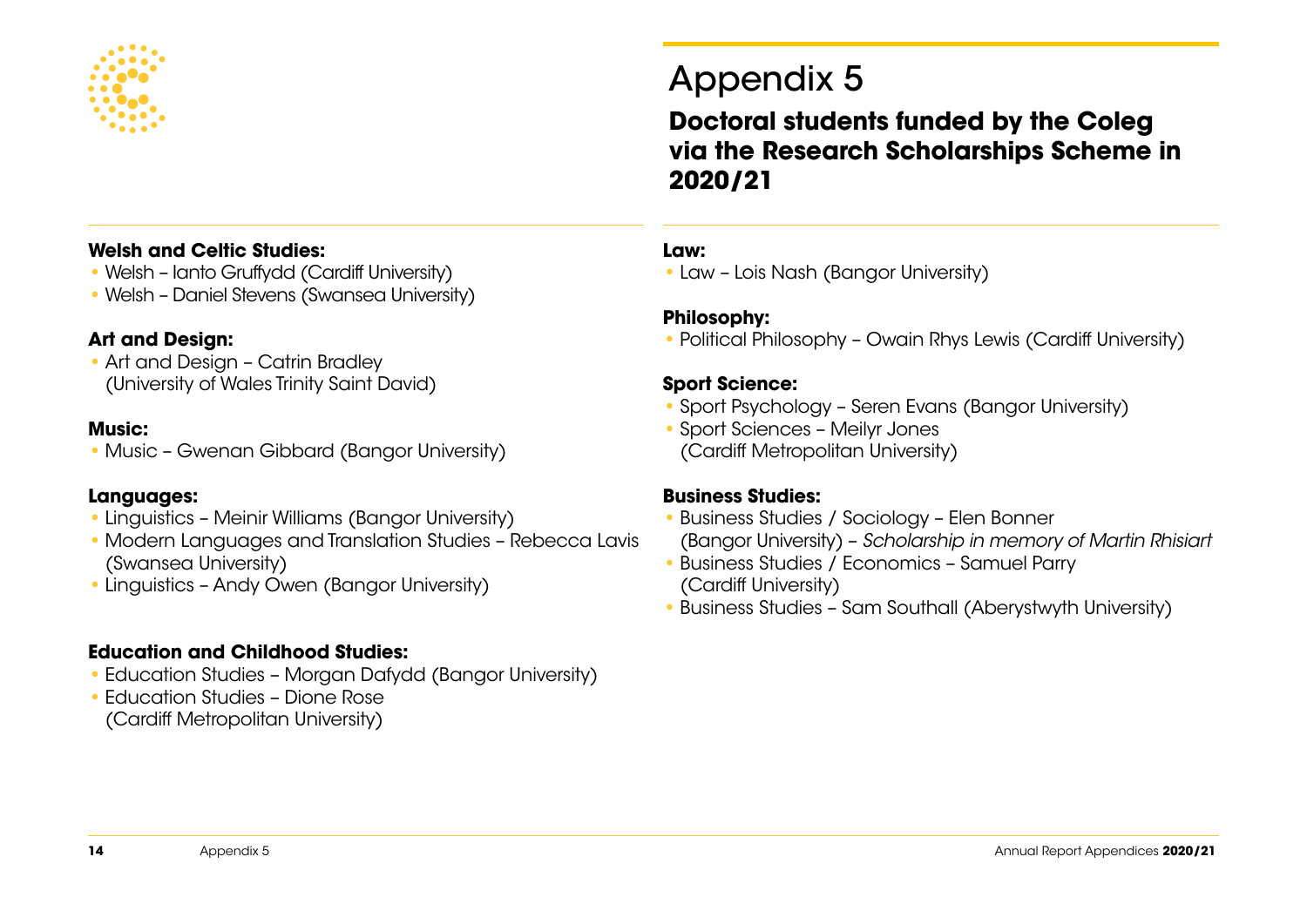

#### **Criminology:**

**•** Criminology – Demi John (Aberystwyth University)

#### **Land and Property Studies:**

**•** Surveying and Land and Property Studies – Owain Rhys James (University of South Wales)

#### **Psychology:**

- **•** Psychology Hanna Thomas (Swansea University)
- **•** Psychology Marc Williams (Cardiff University)
- **•** Psychology Derith Rhisiart (Cardiff Metropolitan University)
- **•** Psychology / Education Studies Gwion John Williams (Cardiff Metropolitan University)

#### **Nursing and Midwifery:**

**•** Midwifery – Catrin Roberts (Bangor University)

#### **Medicine:**

**•** Medicine – Dewi Thomas (Swansea University)

#### **Biomedical Sciences:**

- **•** Biomedical Sciences Bedwyr ab Ion Thomas (Cardiff University)
- **•** Biomedical Sciences Alanna Thomas (Swansea University)

## Appendix 5

### **Doctoral students funded by the Coleg via the Research Scholarships Scheme in 2020/21**

#### **Social Work:**

**•** Social Work – Siân Eynon-Jones (Swansea University)

#### **Mathematics and Physics:**

- **•** Physics Hywel Evans (Swansea University)
- **•** Physics Llŷr Humphries (Aberystwyth University)
- **•** Physics Liam Edwards (Aberystwyth University)

#### **Chemistry:**

**•** Chemistry – Owain Beynon (Cardiff University)

#### **Biosciences:**

**•** Biosciences – Llinos Honeybun (Cardiff University)

#### **Environmental and Agricultural Sciences:**

- Agricultural Sciences Cennydd Jones (Aberystwyth University)
- Agricultural Sciences Mari Davies (Aberystwyth University)

#### **Veterinary Science:**

**•** Veterinary Science – Becca Roberts (Aberystwyth University)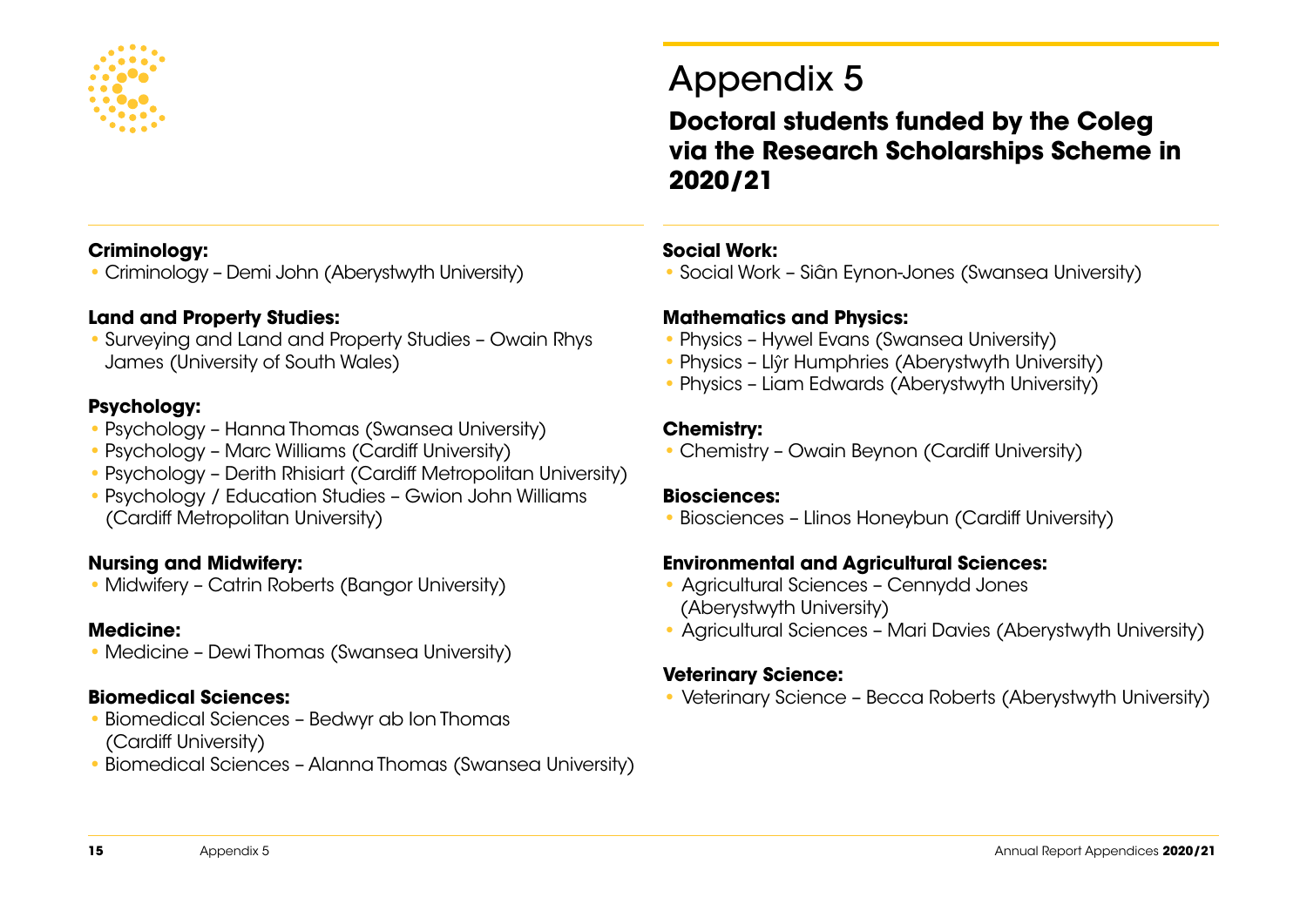

**Subject Grants provided by the Coleg to support higher education provision in 2020/21** 

| <b>Subject</b>                   | <b>Institution</b>                                                                                            | Grant                         |
|----------------------------------|---------------------------------------------------------------------------------------------------------------|-------------------------------|
| <b>History and Welsh History</b> | <b>Swansea University</b><br>Aberystwyth University<br><b>Bangor University</b>                               | £6,400<br>£40,000<br>£32,000  |
| Journalism                       | <b>Cardiff University</b>                                                                                     | £20,000                       |
| Art and Design                   | University of Wales Trinity Saint David<br><b>Cardiff Metropolitan University</b><br>Coleg Sir Gâr            | £24,000<br>£20,000<br>£24,000 |
| <b>Music</b>                     | <b>Bangor University</b>                                                                                      | £32,000                       |
| <b>Modern Languages</b>          | <b>Swansea University</b><br><b>Bangor University</b>                                                         | £20,000<br>£32,000            |
| <b>Translation Studies</b>       | Aberystwyth University<br>University of Wales Trinity Saint David                                             | £60,000<br>£10,000            |
| Law                              | Aberystwyth University<br><b>Bangor University</b><br><b>Cardiff University</b>                               | £32,000<br>£40,000<br>£20,000 |
| <b>Politics</b>                  | Aberystwyth University                                                                                        | £32,000                       |
| Philosophy                       | <b>Cardiff University</b>                                                                                     | £20,000                       |
| Sociology and Social Policy      | <b>Bangor University</b>                                                                                      | £40,000                       |
| <b>Sport Science</b>             | University of Wales Trinity Saint David<br><b>Cardiff Metropolitan University</b><br><b>Bangor University</b> | £40,000<br>£60,000<br>£40,000 |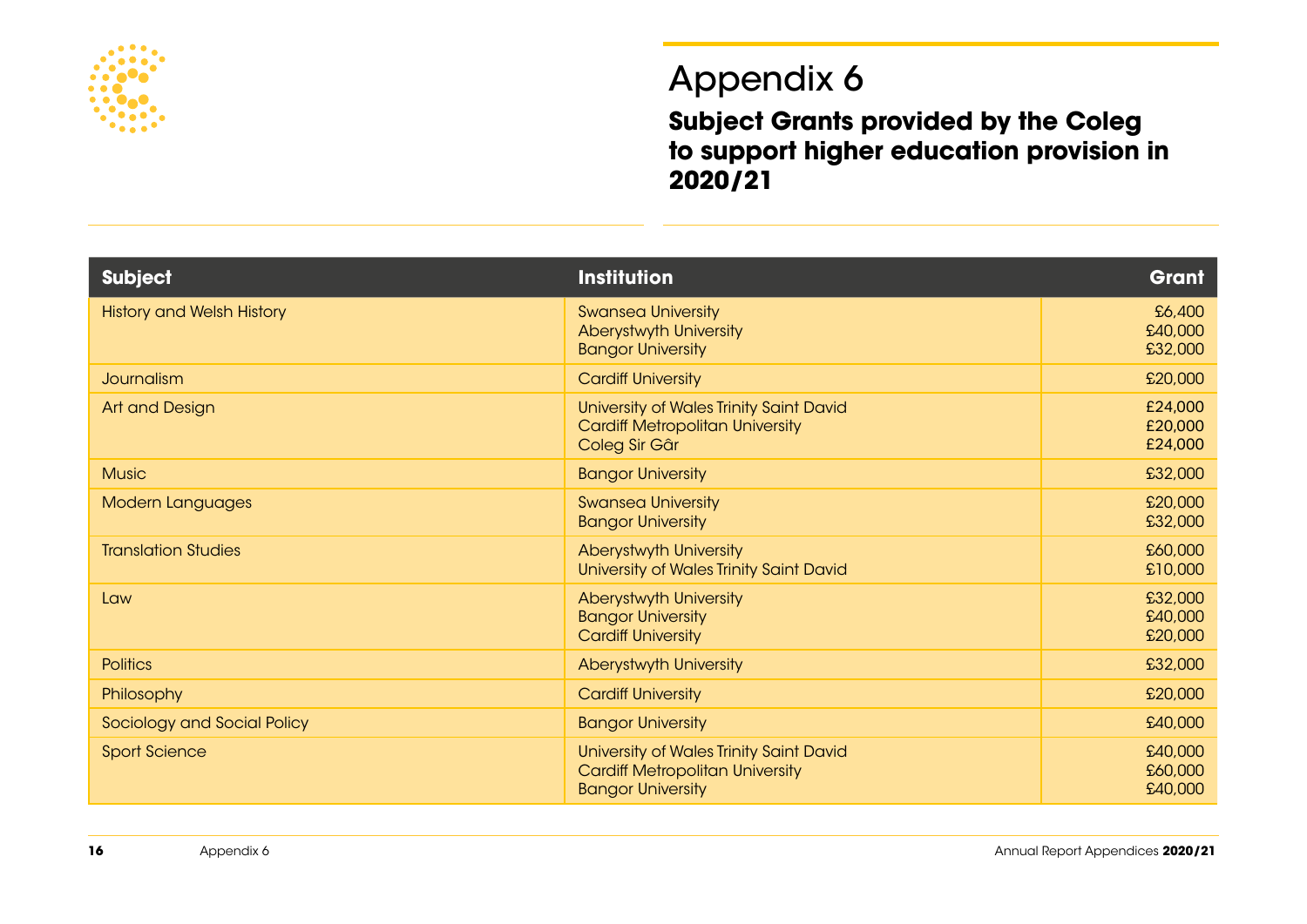

**Subject Grants provided by the Coleg to support higher education provision in 2020/21** 

| <b>Subject</b>                                                                         | <b>Institution</b>                                                                                                               | Grant                                    |
|----------------------------------------------------------------------------------------|----------------------------------------------------------------------------------------------------------------------------------|------------------------------------------|
| <b>Business Studies</b>                                                                | <b>University of South Wales</b><br><b>Cardiff Metropolitan University</b><br>Aberystwyth University<br><b>Bangor University</b> | £16,000<br>£24,000<br>£20,000<br>£20,000 |
| <b>Police Studies</b>                                                                  | <b>University of South Wales</b>                                                                                                 | £32,000                                  |
| Criminology                                                                            | Aberystwyth University                                                                                                           | £16,000                                  |
| Land and Property Studies (Surveying)                                                  | University of South Wales                                                                                                        | £32,000                                  |
| Psychology                                                                             | <b>Bangor University</b>                                                                                                         | £60,000                                  |
| <b>Nursing</b>                                                                         | <b>Bangor University</b><br><b>Cardiff University</b><br><b>Swansea University</b>                                               | £130,000<br>£72,000<br>£0                |
| <b>Medicine</b>                                                                        | <b>Cardiff University</b><br><b>Swansea University</b>                                                                           | £72,000<br>£48,000                       |
| Pharmacy                                                                               | <b>Cardiff University</b>                                                                                                        | £24,000                                  |
| Health Professions (Physiotherapy)<br>Health Professions (Speech and Language Therapy) | <b>Cardiff University</b><br><b>Cardiff Metropolitan University</b>                                                              | £48,000<br>£48,000                       |
| <b>Midwifery</b>                                                                       | <b>Swansea University</b>                                                                                                        | £48,000                                  |
| <b>Biological Sciences (Human)</b>                                                     | <b>Swansea University</b>                                                                                                        | £40,000                                  |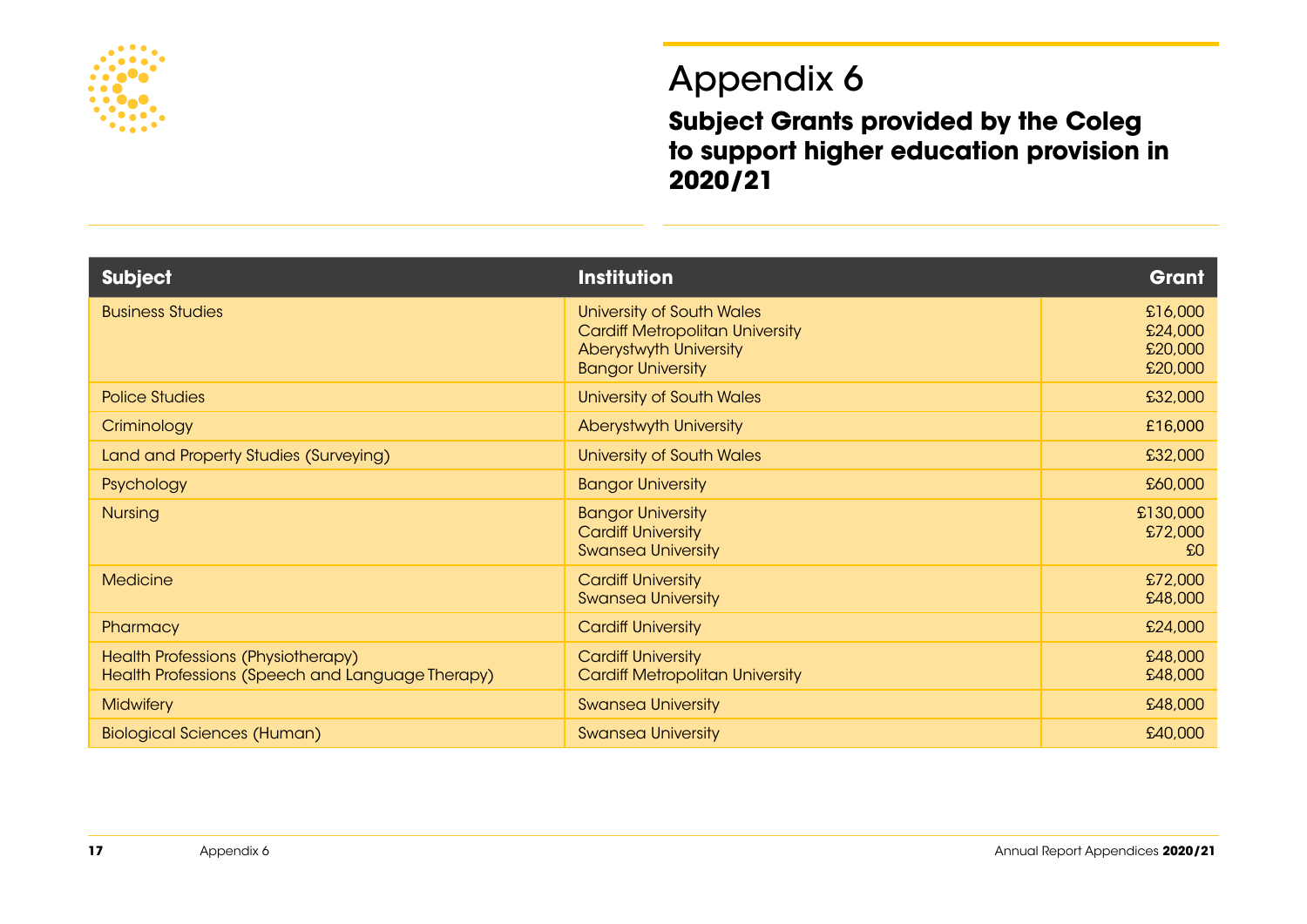

**Subject Grants provided by the Coleg to support higher education provision in 2020/21** 

| <b>Subject</b>                                | <b>Institution</b>                                         | Grant              |
|-----------------------------------------------|------------------------------------------------------------|--------------------|
| <b>Social Work</b>                            | <b>Swansea University</b><br><b>Bangor University</b>      | £48,000<br>£60,000 |
| <b>Healthcare Studies</b>                     | Grŵp Llandrillo Menai                                      | £40,000            |
| Geography                                     | Aberystwyth University<br><b>Swansea University</b>        | £40,000<br>£40,000 |
| Computing                                     | Aberystwyth University                                     | £32,000            |
| Engineering                                   | <b>Bangor University</b>                                   | £32,000            |
| <b>Mathematics</b>                            | <b>Aberystwyth University</b><br><b>Cardiff University</b> | £32,000<br>£40,000 |
| <b>Physics</b>                                | <b>Aberystwyth University</b>                              | £32,000            |
| <b>Environmental and Biological Sciences</b>  | <b>Bangor University</b>                                   | £40,000            |
| <b>Environmental Sciences and Agriculture</b> | Aberystwyth University<br>Coleg Sir Gâr                    | £30,000<br>£32,000 |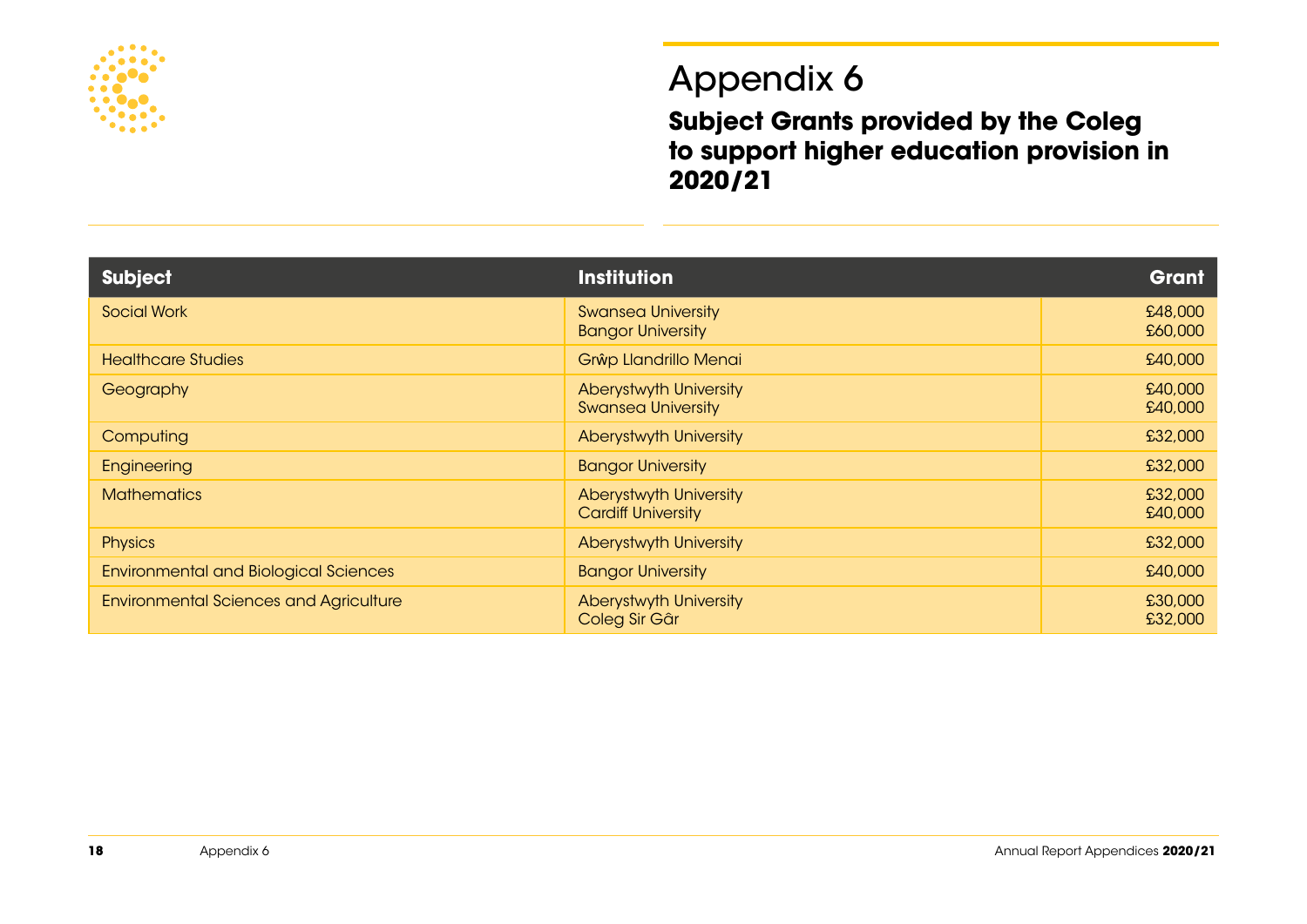

**Catalyst Grants provided by the Coleg to establish new higher education provision in 2020/21** 

| <b>Subject</b>              | <b>Institution</b>        | Grant   |
|-----------------------------|---------------------------|---------|
| <b>Religious Studies</b>    | <b>Bangor University</b>  | £35,000 |
| Sociology and Social Policy | <b>Cardiff University</b> | £35,000 |
| Psychology                  | <b>Swansea University</b> | £35,000 |
| <b>Dentistry</b>            | <b>Cardiff University</b> | £35,000 |
| <b>Midwifery</b>            | <b>Bangor University</b>  | £35,000 |
| <b>Paramedical Sciences</b> | <b>Swansea University</b> | £0      |
| Chemistry                   | <b>Cardiff University</b> | £0      |
| <b>Veterinary Science</b>   | Aberystwyth University    | £35,000 |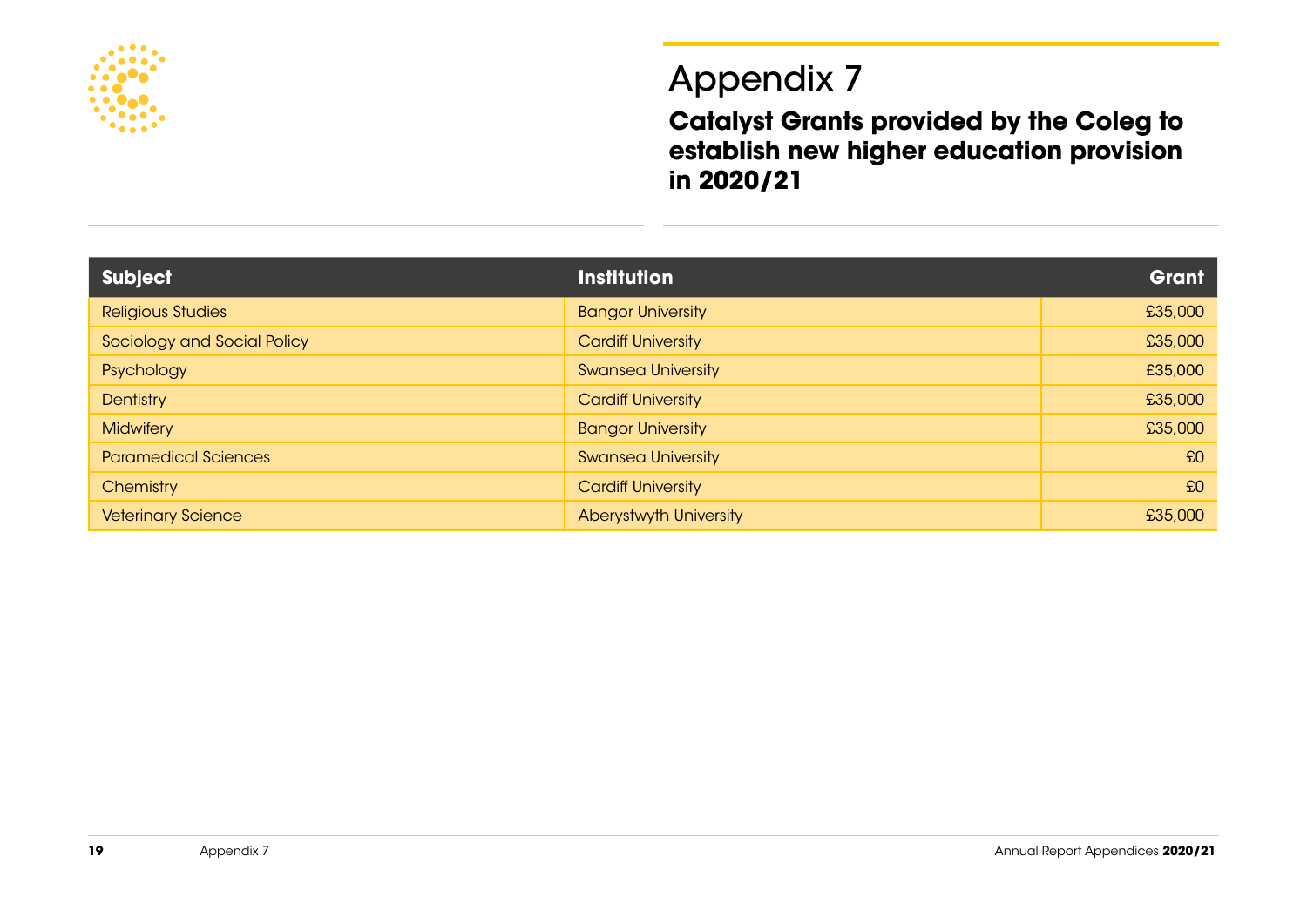

**Higher education: National projects and other projects**

### **List of national strategic projects supported in 2020/21**

| <b>National Projects</b>                                                                                                                                                                                                                              | <b>Institution</b>                                                                                                                                                                 | <b>Expenditure</b>  |
|-------------------------------------------------------------------------------------------------------------------------------------------------------------------------------------------------------------------------------------------------------|------------------------------------------------------------------------------------------------------------------------------------------------------------------------------------|---------------------|
| <b>Welsh Language Skills Certificate:</b><br>• grant towards the cost of tutors at Aberystwyth University,<br>Bangor University, Cardiff University and the University of<br><b>Wales Trinity Saint David</b><br>• running costs (including WJEC fee) | National project administered centrally by the Coleg                                                                                                                               | £107,500<br>£19,824 |
| Language Competency Framework for Teachers                                                                                                                                                                                                            | National project to moderate portfolios and ensure<br>consistency in the determination of trainees' Welsh<br>language skill levels across the Initial Teacher Education<br>centres | £13,732             |
| Gwerddon                                                                                                                                                                                                                                              | National project - the Coleg Cymraeg's research journal.<br>Editor: Dr Anwen Jones (Aberystwyth University), Deputy<br>Editor: Dr Hywel Griffiths (Aberystwyth University)         | £3,313              |
| <b>Terminology Project Officer</b>                                                                                                                                                                                                                    | National project of terminology standardization in line with<br>international guidelines, funded via Bangor University                                                             | £54,000             |
| Coordination of national activities in the Sciences                                                                                                                                                                                                   | National project funded via Aberystwyth University                                                                                                                                 | £43,197             |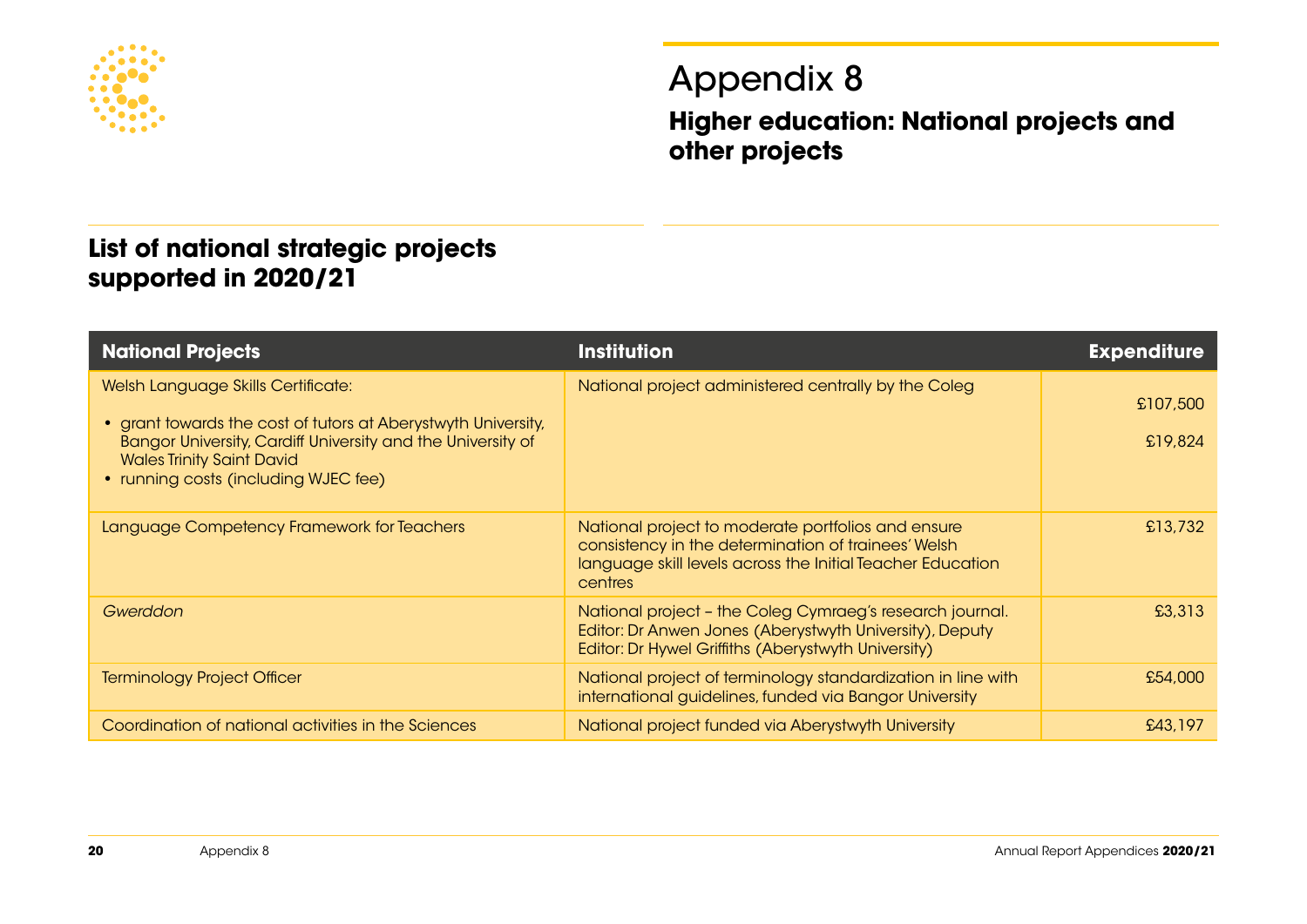

**Higher education: National projects and other projects**

### **List of national strategic projects supported in 2020/21**

| <b>National Projects</b>                                                 | <b>Institution</b>                                                                                                                                                                                                                     | <b>Expenditure</b> |
|--------------------------------------------------------------------------|----------------------------------------------------------------------------------------------------------------------------------------------------------------------------------------------------------------------------------------|--------------------|
| Coordination of national activities in the Social Sciences               | National project funded via Aberystwyth University                                                                                                                                                                                     | £57,704            |
| Coordination of national activities in the Arts and<br><b>Humanities</b> | National project funded via the University of Wales Trinity<br><b>Saint David</b>                                                                                                                                                      | £39,470            |
| Coordination of national activities in Health and Care                   | National project funded via Cardiff University                                                                                                                                                                                         | £57,830            |
| Law Handbooks Series                                                     | National project centrally administered by the Coleg to<br>publish a series of handbooks by Law experts                                                                                                                                | £6,000             |
| <b>Professional Translation Studies Scheme</b>                           | National project led by Aberystwyth University                                                                                                                                                                                         | £8,976             |
| <b>Crisis Resources Project</b>                                          | National project to collect, host and share online learning<br>resources to support Welsh-medium provision during the<br>COVID-19 public health crisis lockdown                                                                        | £23,807            |
| <b>Digital Learning Materials Project</b>                                | The first part of a national project funded through the<br>HEFCW Investment and Recovery Fund to produce digital<br>and blended learning materials, as part of the Universities<br>Wales Learning and Teaching Network's wider project | £148,303           |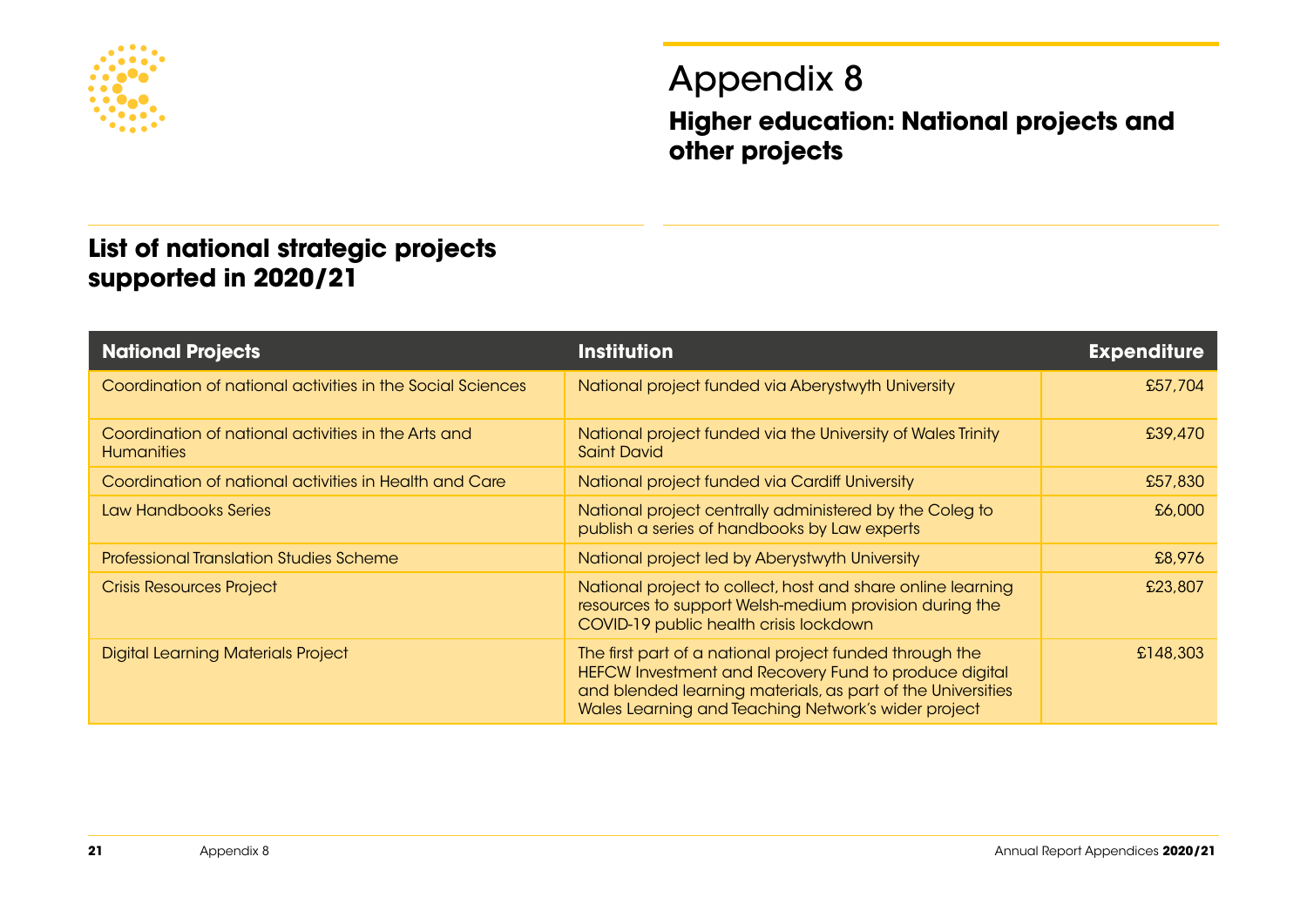

**Higher education: National projects and other projects**

### **List of Project Grants awarded in 2020/21**

| Project                    | <b>Institution</b>                                                           | Grant   |
|----------------------------|------------------------------------------------------------------------------|---------|
| <b>Translation E-books</b> | Aberystwyth University and University of Wales Trinity<br><b>Saint David</b> | £18,325 |

### **List of Small Grants awarded in 2020/21**

| <b>Project</b>                                                                                                        | <b>Institution</b>        | Grant  |
|-----------------------------------------------------------------------------------------------------------------------|---------------------------|--------|
| Closing a resource gap on short stories and<br>translanguaging for the Welsh Second Language A level<br>specification | <b>Swansea University</b> | £2,200 |
| Su'mae / Shwmae Day Competitions                                                                                      | <b>Swansea University</b> | £2,500 |
| Health Videos: Gofalu yn y Gymraeg / Caring in Welsh                                                                  | <b>Swansea University</b> | £2,250 |
| Complete Collection of T.H. Parry-Williams Poems                                                                      | Aberystwyth University    | £2,341 |
| <b>Historic Atlas of Medieval Wales</b>                                                                               | Aberystwyth University    | £2,300 |
| Interprofessional learning to promote the use and<br>awareness of Welsh on clinical settings                          | <b>Bangor University</b>  | £2,500 |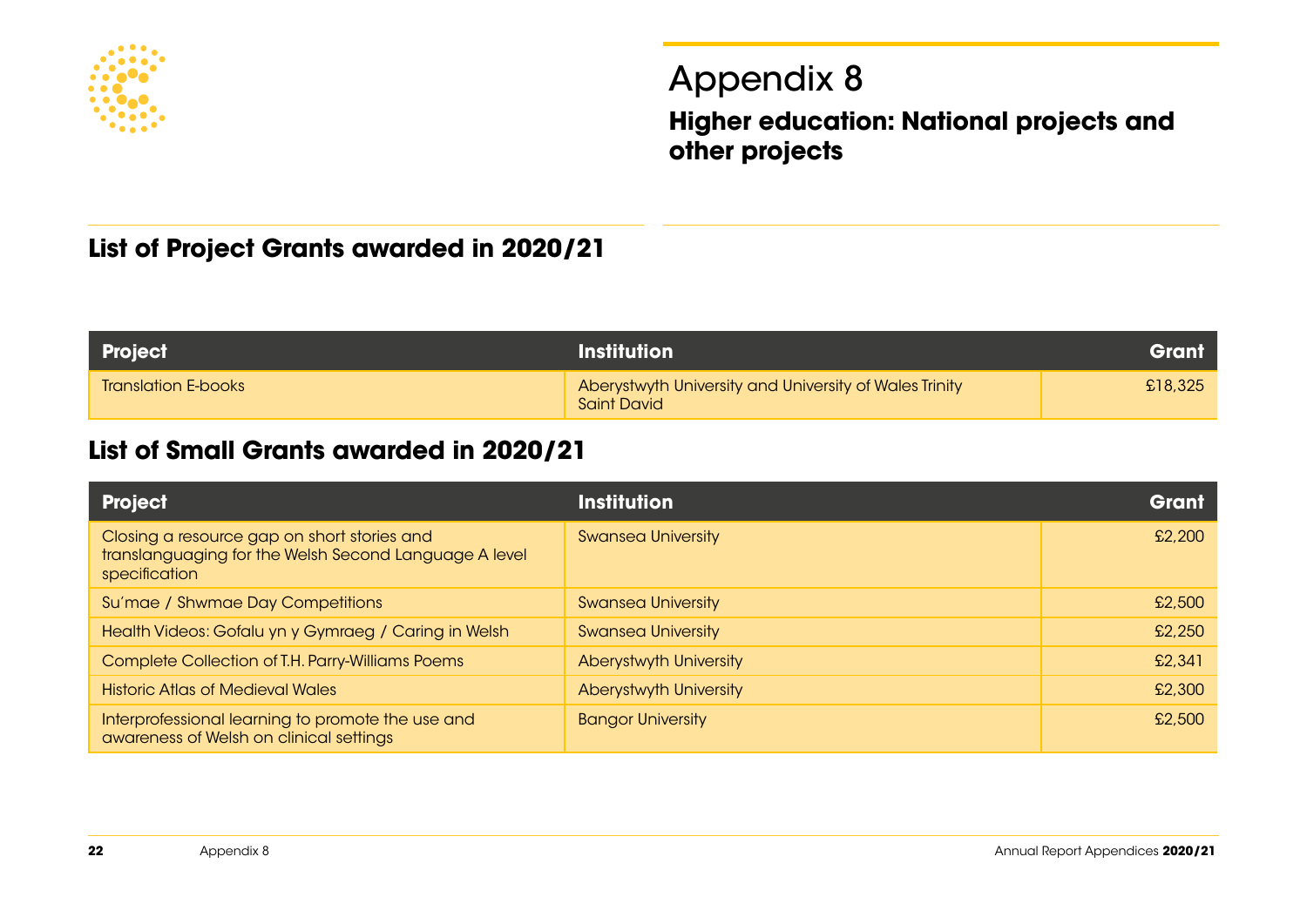

**Higher education: National projects and other projects**

### **List of Small Grants awarded in 2020/21**

| <b>Project</b>                                                                                               | <b>Institution</b>         | Grant  |
|--------------------------------------------------------------------------------------------------------------|----------------------------|--------|
| <b>Series of Childhood Studies Podcasts</b>                                                                  | <b>Bangor University</b>   | £2,000 |
| Second series of Journalism podcasts                                                                         | <b>Cardiff University</b>  | £2,500 |
| <b>Dentistry Clinical Communication</b>                                                                      | <b>Cardiff University</b>  | £2,500 |
| <b>Rural Crisis</b>                                                                                          | <b>Cardiff University</b>  | £2,500 |
| 'Lôn sidan o syniadau sydd yn gweu / (heb chwys na<br>swigod traed i flino'i hynt)': Thomas Pennant in China | <b>University of Wales</b> | £2,496 |
| Why Film, Why Welsh?                                                                                         | University of South Wales  | £2,500 |
| Art and Design digital resources                                                                             | Coleg Sir Gâr              | £2,500 |
| Internal enquiry: finding the obstacles                                                                      | Grŵp Llandrillo Menai      | £2,500 |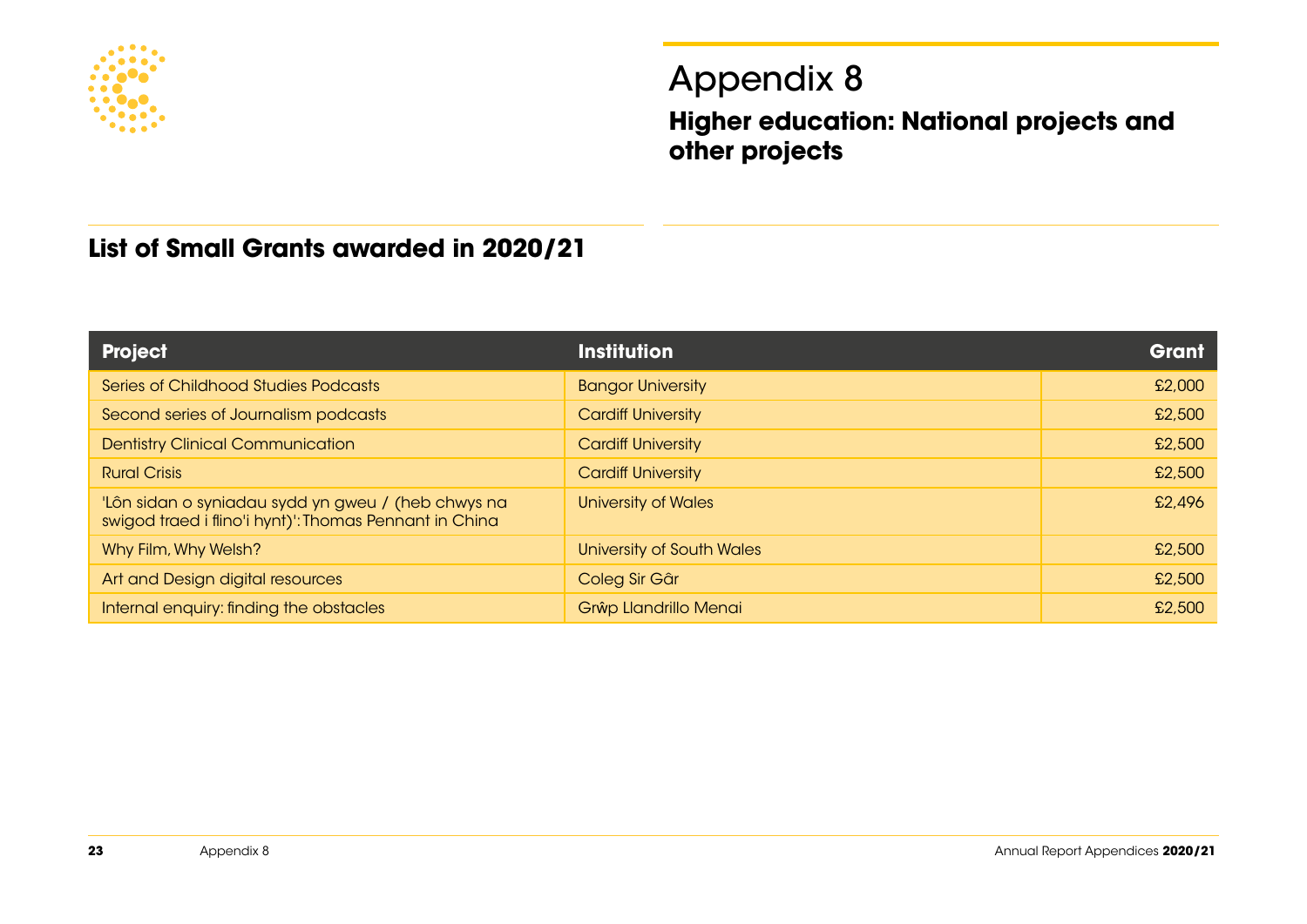

**Higher education: National projects and other projects**

**List of collaborative activities supported by the Coleg at the institutions in 2020/21 (a total sum of £87,102 was provided to support these activities)**

| <b>Activity</b>                                     | <b>Type</b>      | <b>Leading Institution</b>                                 |
|-----------------------------------------------------|------------------|------------------------------------------------------------|
| <b>Global Justice</b>                               | <b>Module</b>    | <b>Cardiff University</b>                                  |
| The Welsh Language and the Bilingual Workplace      | <b>Module</b>    | University of Wales Trinity Saint<br>David / Coleg Sir Gâr |
| <b>Fluvial Geomorphology</b>                        | <b>Module</b>    | Aberystwyth University                                     |
| <b>Collaborative Provision in Philosophy</b>        | <b>Modules</b>   | <b>Cardiff University</b>                                  |
| Collaborative Provision in Historiography           | <b>Modules</b>   | <b>Swansea University</b>                                  |
| <b>Virtual Law Workshops</b>                        | <b>Workshops</b> | National                                                   |
| <b>MAP Festival Art and Design</b>                  | Festival         | <b>National</b>                                            |
| Golwg ar Gelf                                       | Art exhibitions  | National                                                   |
| <b>E-sgol Mathematics Competition</b>               | Competition      | <b>National</b>                                            |
| <b>Science Conference</b>                           | Conference       | <b>Aberystwyth University</b>                              |
| <b>Law Conference</b>                               | Conference       | <b>Cardiff University</b>                                  |
| <b>History Conference</b>                           | Conference       | <b>Swansea University</b>                                  |
| <b>Psychology Conference</b>                        | Conference       | <b>Bangor University</b>                                   |
| <b>Education and Early Years Studies Conference</b> | Conference       | University of Wales Trinity Saint David                    |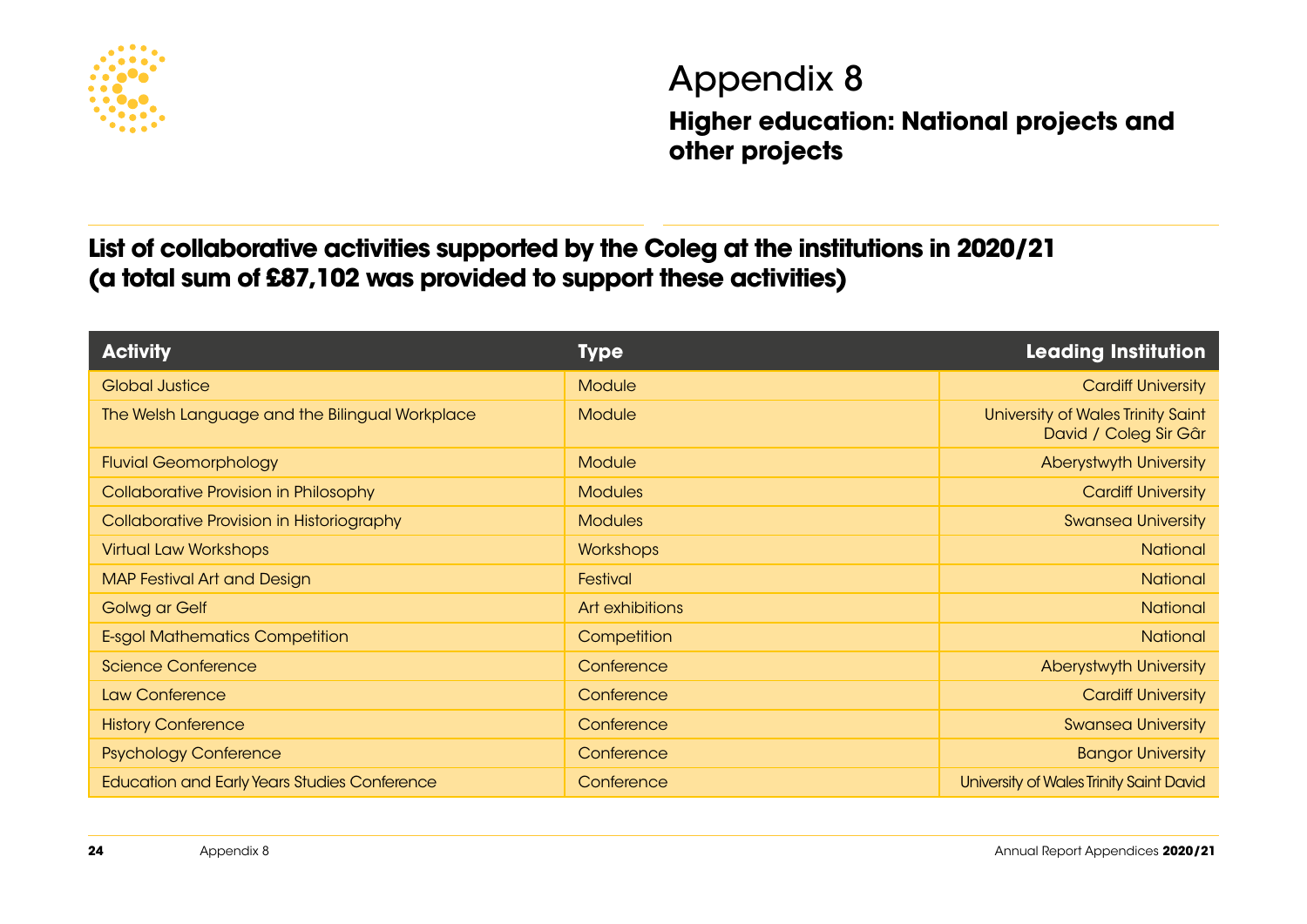

## Appendix 9 **Post-16 Education: Projects**

### **The financial support allocated to post-16 institutions in 2020/21**

**A total of £614,923 in financial support was awarded to further education colleges and apprenticeship providers in Wales**

#### **Institution**

| Coleg Sir Gâr / Coleg Ceredigion |
|----------------------------------|
| Coleg Gwent                      |
| <b>NPTC Group</b>                |
| <b>Cardiff and Vale College</b>  |
| <b>Coleg Cambria</b>             |
| <b>Bridgend College</b>          |
| <b>Merthyr College</b>           |
| <b>Gower College Swansea</b>     |
| Pembrokeshire College            |
| Grŵp Llandrillo Menai            |
| Coleg y Cymoedd                  |
| Educ <sub>8</sub>                |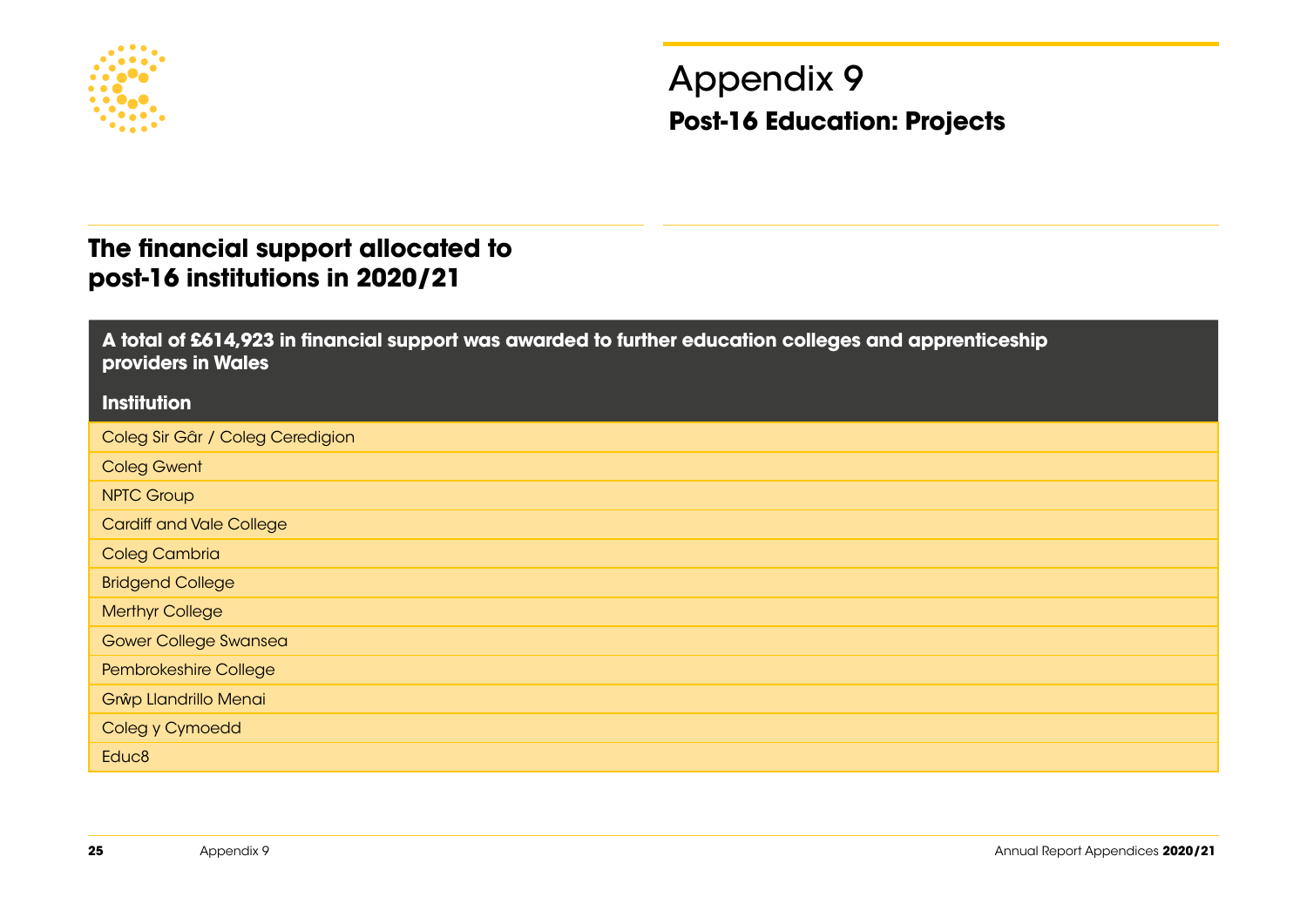

## Appendix 9 **Post-16 Education: Projects**

### **The financial support allocated to post-16 institutions in 2020/21**

**A total of £614,923 in financial support was awarded to further education colleges and apprenticeship providers in Wales**

#### **Institution**

| <b>ACT</b>               |  |
|--------------------------|--|
| <b>Cambrian Training</b> |  |
| <b>CITB</b>              |  |
| <b>TorfaenTraining</b>   |  |
| <b>Babcock Training</b>  |  |
| <b>ITEC</b>              |  |
| People Plus              |  |
| 12                       |  |
| <b>ALS</b>               |  |
| <b>CAD Centre</b>        |  |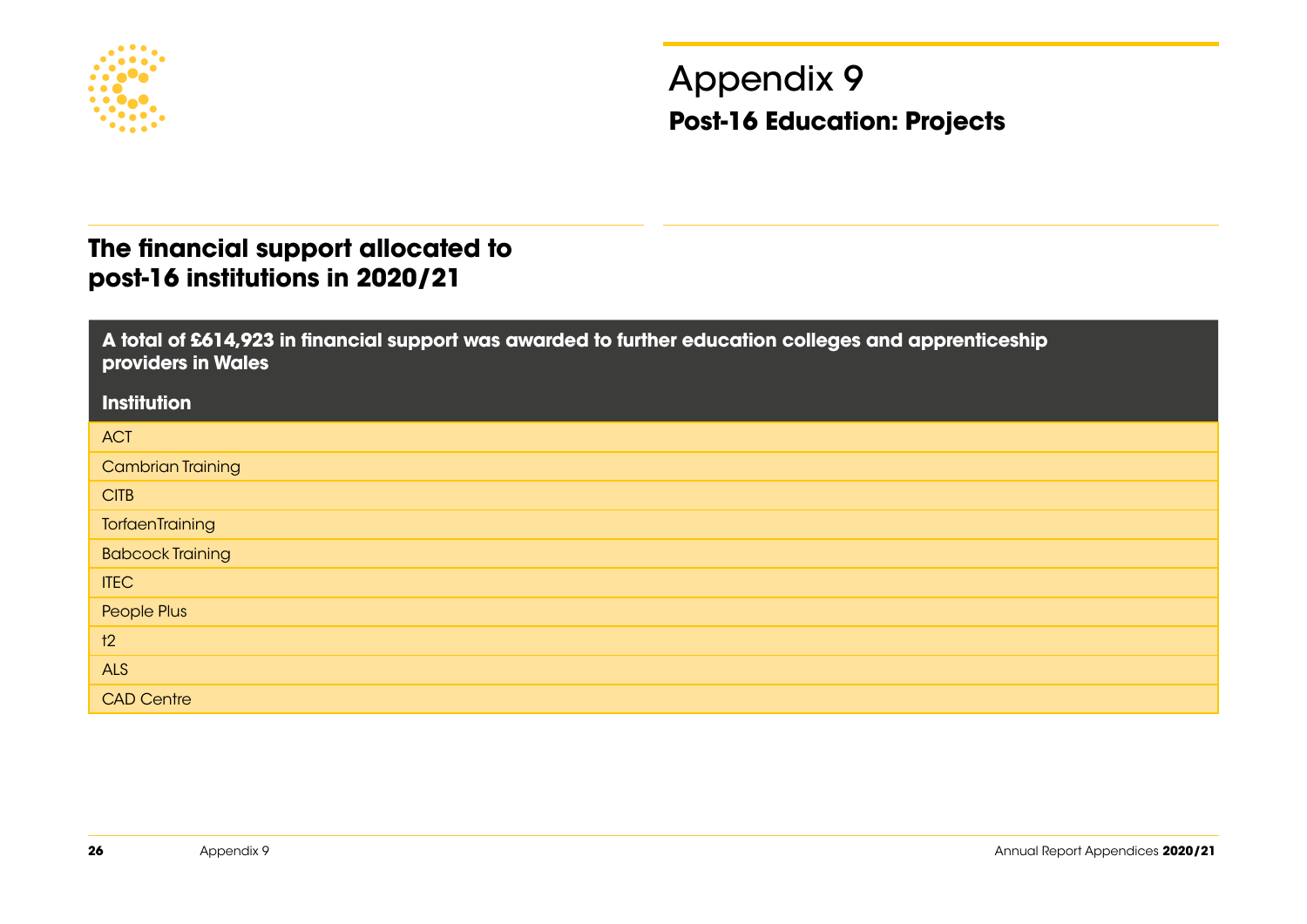

## Appendix 9 **Post-16 Education: Projects**

### **List of Post-16 Resource Grants awarded in 2020/21**

 **A total of £149,410 was awarded in resource grants to create resources for the post-16 sector**

#### **Project**

Prentis-iaith Understanding Level

Public Services Resources

Health and Care Resources

Childcare Resources

Agriculture Resources Update

Project to Identify Resource Needs in Childcare, Health and Care, Public Services and Agriculture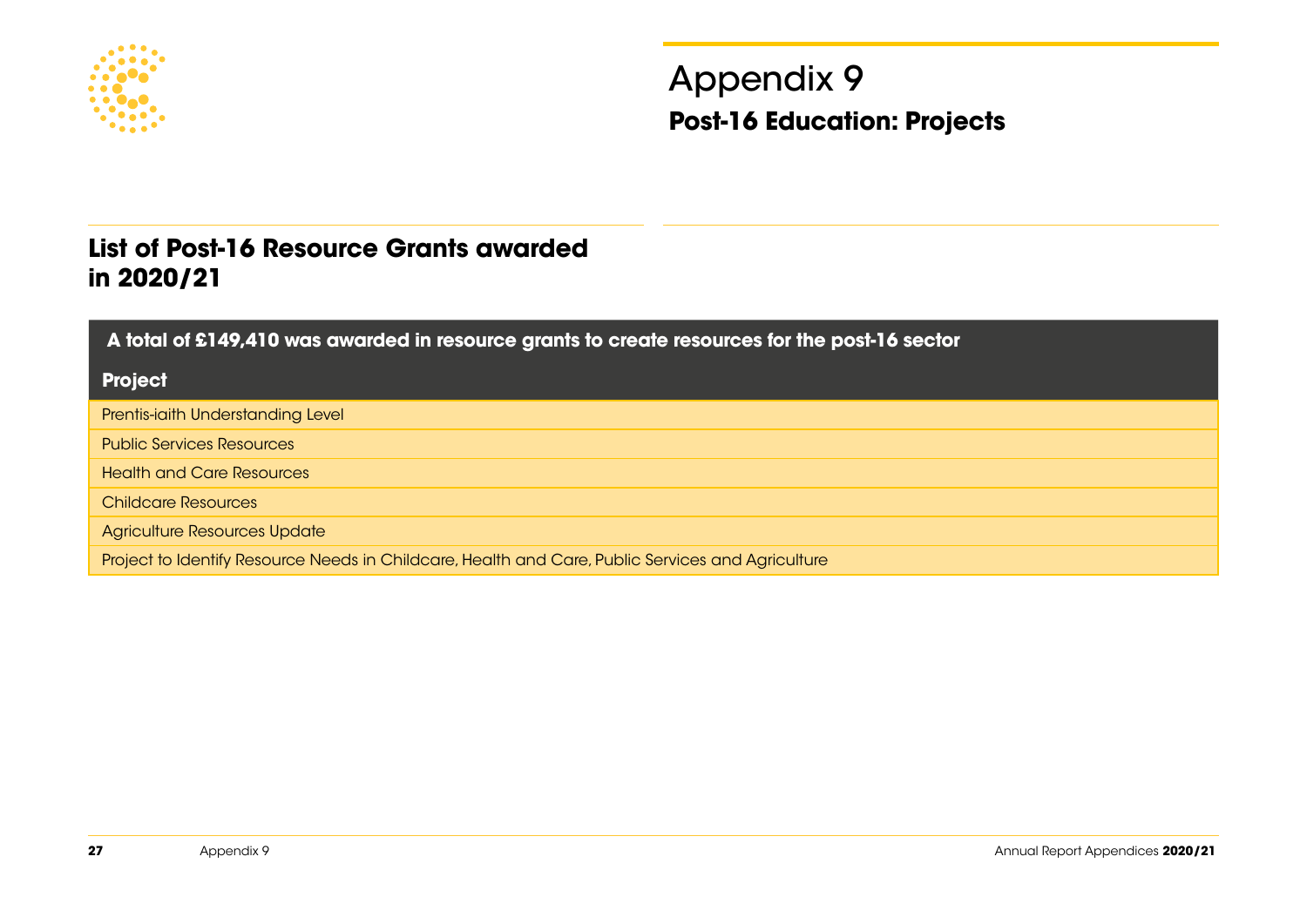

## Appendix 10 **Support for institutions**

The Coleg continues to distribute most of its funding directly to educational institutions in Wales; £5.642 million, representing 75% (74% in 2019/20) of total expenditure. The remaining expenditure relates to national activities aimed specifically at supporting staff and students.

Below is a breakdown of expenditure over the financial year, alongside the figures for 2019/20.

## **2020/21 (£'000)**

|                                                                    | <b>Staffing &amp; Subject/</b><br><b>Catalyst Grants</b> | <b>Research</b><br><b>Scholarships</b> | <b>Branches</b> | <b>Projects</b> | <b>Student</b><br><b>Scholarships</b> | <b>Total</b> |
|--------------------------------------------------------------------|----------------------------------------------------------|----------------------------------------|-----------------|-----------------|---------------------------------------|--------------|
| <b>Swansea</b>                                                     | 285                                                      | 51                                     | 42              | 131             | 69                                    | 579          |
| <b>Aberystwyth</b>                                                 | 401                                                      | 85                                     | 46              | 225             | 99                                    | 856          |
| <b>Bangor</b>                                                      | 618                                                      | 88                                     | 43              | 232             | 130                                   | 1,111        |
| <b>Cardiff</b>                                                     | 386                                                      | 60                                     | 51              | 184             | 92                                    | 773          |
| <b>University of</b><br><b>Wales Trinity</b><br><b>Saint David</b> | 74                                                       | 10                                     | 51              | 102             | 56                                    | 292          |
| <b>South Wales</b>                                                 | 80                                                       | $\overline{2}$                         | 40              | 114             | 21                                    | 258          |
| <b>Cardiff</b><br><b>Metropolitan</b>                              | 149                                                      | 60                                     | 51              | 21              | 62                                    | 342          |
| <b>Further</b><br><b>Education</b><br><b>Colleges</b>              | 96                                                       | $\overline{0}$                         | 85              | 992             | 31                                    | 1,203        |
| <b>Other</b>                                                       |                                                          | $\overline{O}$                         | 28              | 199             | $\overline{0}$                        | 228          |
| <b>Total</b>                                                       | 2,090                                                    | 356                                    | 437             | 2,200           | 559                                   | 5,642        |

Annual Report Appendices **2020/21**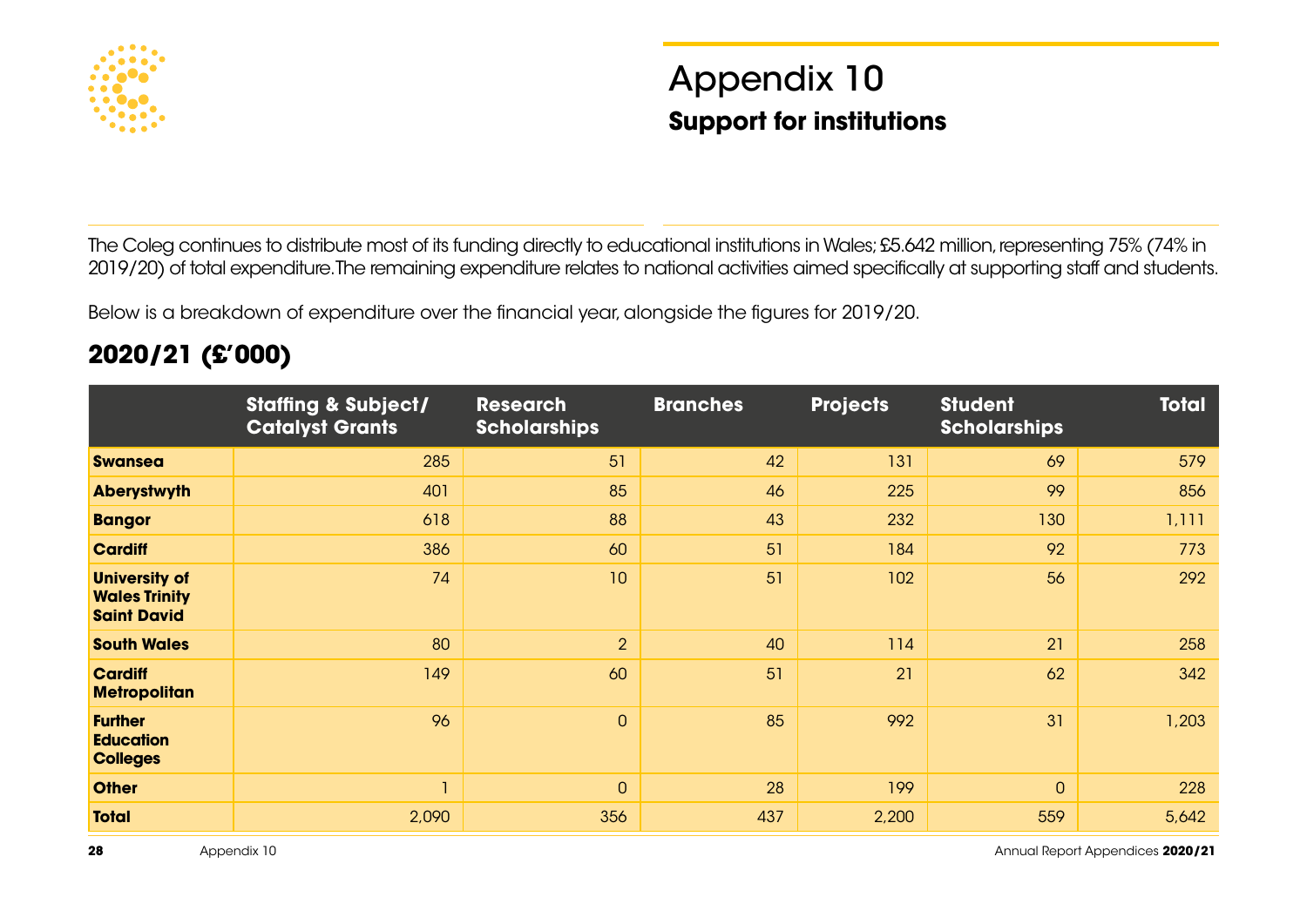

## Appendix 10 **Support for institutions**

### **2019/20 (£'000)**

|                                                                    | <b>Staffing &amp;</b><br><b>Subject/Catalyst</b><br><b>Grants</b> | <b>Research</b><br><b>Scholarships</b> | <b>Branches</b> | <b>Projects</b> | <b>Student</b><br><b>Scholarships</b> | <b>Total</b> |
|--------------------------------------------------------------------|-------------------------------------------------------------------|----------------------------------------|-----------------|-----------------|---------------------------------------|--------------|
| <b>Swansea</b>                                                     | 235                                                               | 62                                     | 43              | 130             | 57                                    | 527          |
| <b>Aberystwyth</b>                                                 | 410                                                               | 38                                     | 47              | 223             | 75                                    | 793          |
| <b>Bangor</b>                                                      | 600                                                               | 73                                     | 44              | 183             | 91                                    | 991          |
| <b>Cardiff</b>                                                     | 315                                                               | 56                                     | 56              | 314             | 64                                    | 805          |
| <b>University of</b><br><b>Wales Trinity</b><br><b>Saint David</b> | 75                                                                | 20                                     | 55              | 136             | 36                                    | 322          |
| <b>South Wales</b>                                                 | 55                                                                | $\overline{2}$                         | 51              | 124             | 25                                    | 257          |
| <b>Cardiff</b><br><b>Metropolitan</b>                              | 64                                                                | 29                                     | 52              | 28              | 40                                    | 213          |
| <b>Further</b><br><b>Education</b><br><b>Colleges</b>              | 85                                                                | $\overline{0}$                         | 17              | 811             | 18                                    | 931          |
| <b>Other</b>                                                       | 10                                                                | $\overline{O}$                         | $\sigma$        | 114             | $\overline{0}$                        | 130          |
| <b>Total</b>                                                       | 1,849                                                             | 280                                    | 371             | 2,063           | 406                                   | 4,969        |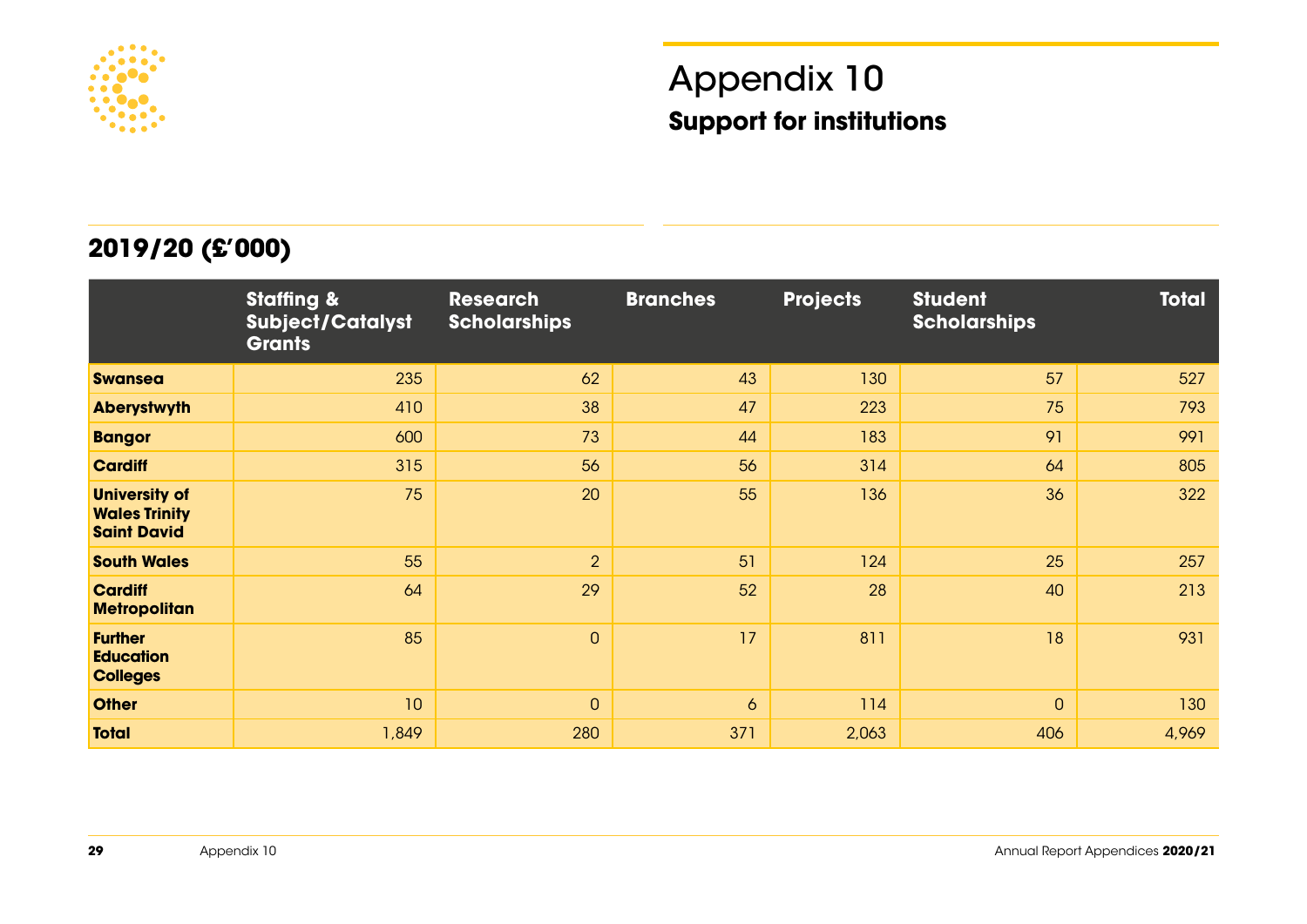

## Appendix 11 **Finance**

The annual accounts of the Coleg Cymraeg Cenedlaethol for the year ending 31 March 2021 were audited by PriceWaterhouseCoopers LLP. A full copy of the trustees' report and financial statements can be found on the Coleg Cymraeg website www.colegcymraeg.ac.uk/accounts and a hard copy of the accounts can be requested by writing to the Coleg Secretary:

**Coleg Cymraeg Cenedlaethol Y Llwyfan College Road Carmarthen SA31 3EQ**

Below is a summary of the financial information presented in the full financial statements, together with the comparative figures for 2019/20 and 2018/29:

### **Financial operations (£000)**

| <b>Resources</b><br>received     | 2020/21 | 2019/20 | 2018/19 |
|----------------------------------|---------|---------|---------|
| <b>Welsh Government</b><br>grant | 6.621   | 6.357   | 5,940   |
| <b>HEFCW</b> income              | 148     | 0       | n       |
| Other income                     | 864     | 761     | 549     |
| Total                            | 7,633   | 7,118   | 6.489   |

| <b>Resources</b><br>expended                  | 2020/21 | 2019/20 | 2018/19 |
|-----------------------------------------------|---------|---------|---------|
| Activities at<br>universities and<br>colleges | 5.642   | 4,969   | 4,581   |
| National activities                           | 518     | 733     | 637     |
| <b>Employment costs of</b><br>Coleg staff     | 1,266   | 1,264   | 1,084   |
| Pension adjustment                            | (1)     | (275)   | 465     |
| Governance costs                              | 51      | 42      | 38      |
| Total                                         | 7,476   | 6,733   | 6.805   |